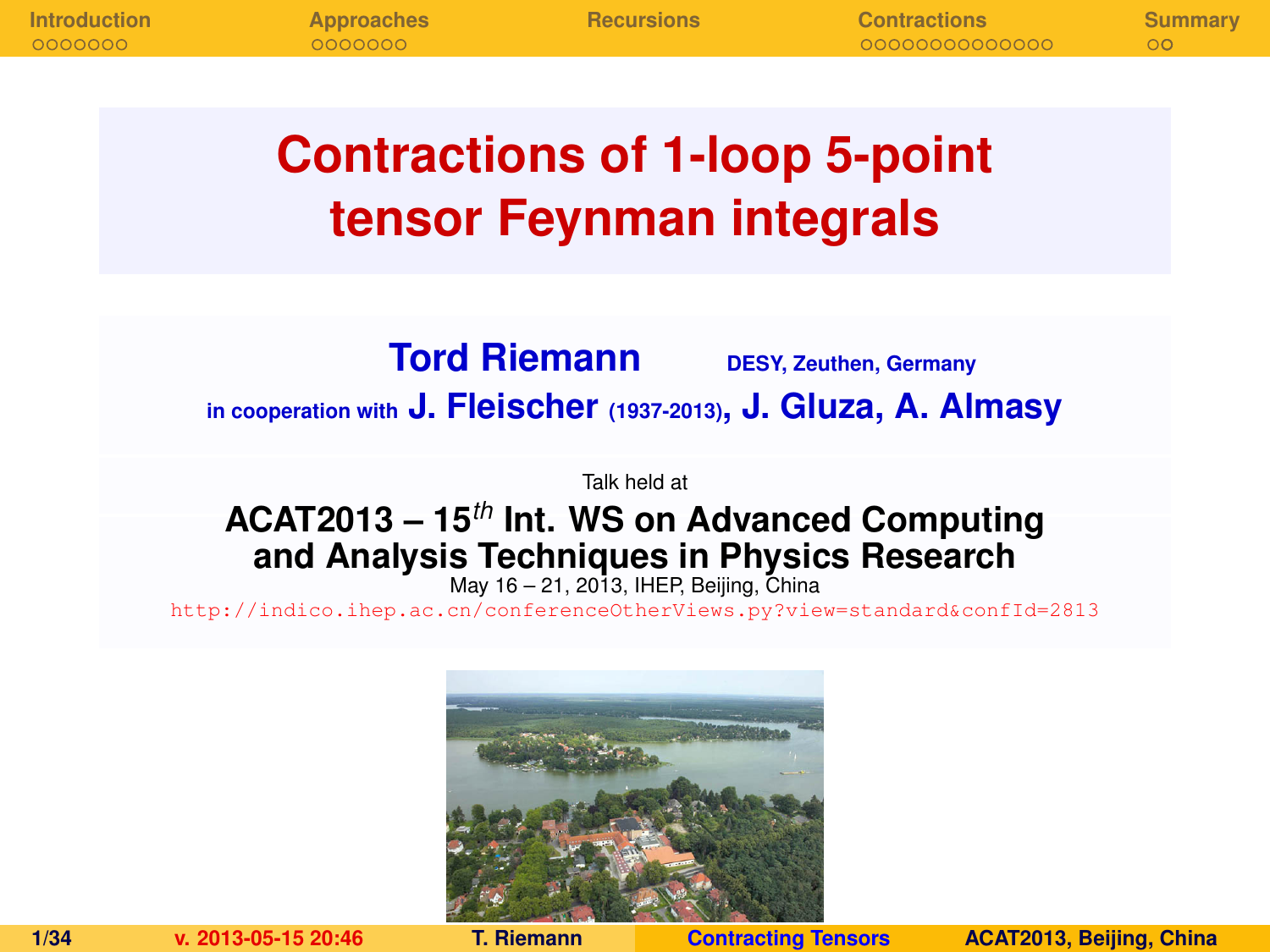| <b>Introduction</b> | Approaches | <b>Recursions</b> | <b>Contractions</b> | Summary |
|---------------------|------------|-------------------|---------------------|---------|
| $\bullet$ 000000    | 0000000    |                   | 00000000000000      | ററ      |
| <b>Introduction</b> |            |                   |                     |         |

Recent more detailed overviews of our approach to tensor reduction:

J. Fleischer, at: "Frontiers in Perturbative Quantum Field Theory" 10-12 September 2012, Bielefeld University, Germany [http://www2.physik.uni-bielefeld.de/fileadmin/user](http://www2.physik.uni-bielefeld.de/fileadmin/user_upload/workshops/fleischer.pdf) upload/workshops/fleischer.pdf

T. Riemann, at: 4th Workshop "HP2 – High Precision for Hard Processes" 4-7 September 2012, Max Planck Institute for Physics, Munich, Germany <https://indico.mpp.mpg.de/contributionDisplay.py?contribId=27&confId=1369>

<span id="page-1-0"></span>T. Riemann, at: 5th Helmholtz International Summer School - Workshop Dubna International Advanced School of Theoretical Physics - DIAS TH Calculations for Modern and Future Colliders July 23 - August 2, 2012, Dubna, Russia [http://theor.jinr.ru/ calc2012/](http://theor.jinr.ru/~calc2012/)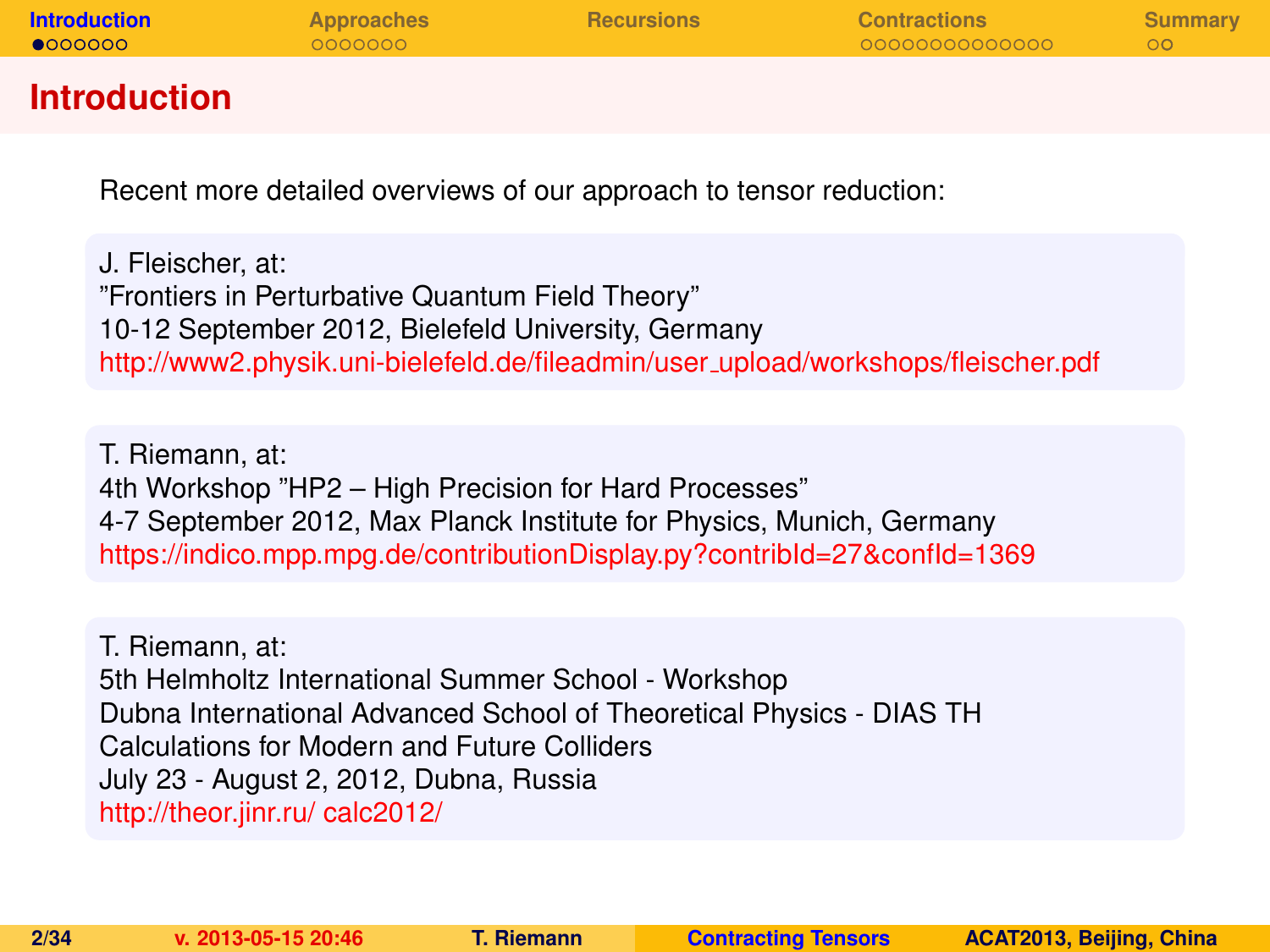| <b>Introduction</b><br>0000000    | Approaches<br>0000000 | <b>Recursions</b> | <b>Contractions</b><br>00000000000000 | Summary |
|-----------------------------------|-----------------------|-------------------|---------------------------------------|---------|
| and the state of the state of the |                       |                   |                                       |         |

#### **Definitions**

*n*-point tensor integrals of rank *R*: (n,R)-integrals

$$
I_n^{\mu_1\cdots\mu_R} = \int \frac{d^dk}{i\pi^{d/2}} \frac{\prod_{r=1}^R k^{\mu_r}}{\prod_{j=1}^n c_j^{\nu_j}},
$$

 $d = 4 - 2\epsilon$  and denominators  $c_i$  have *indices*  $\nu_i$  and *chords q<sup>j</sup>*

$$
c_j=(k-q_j)^2-m_j^2+i\varepsilon
$$



### tensor integrals due to, e.g.:

- fermion propagators
- three-gauge boson couplings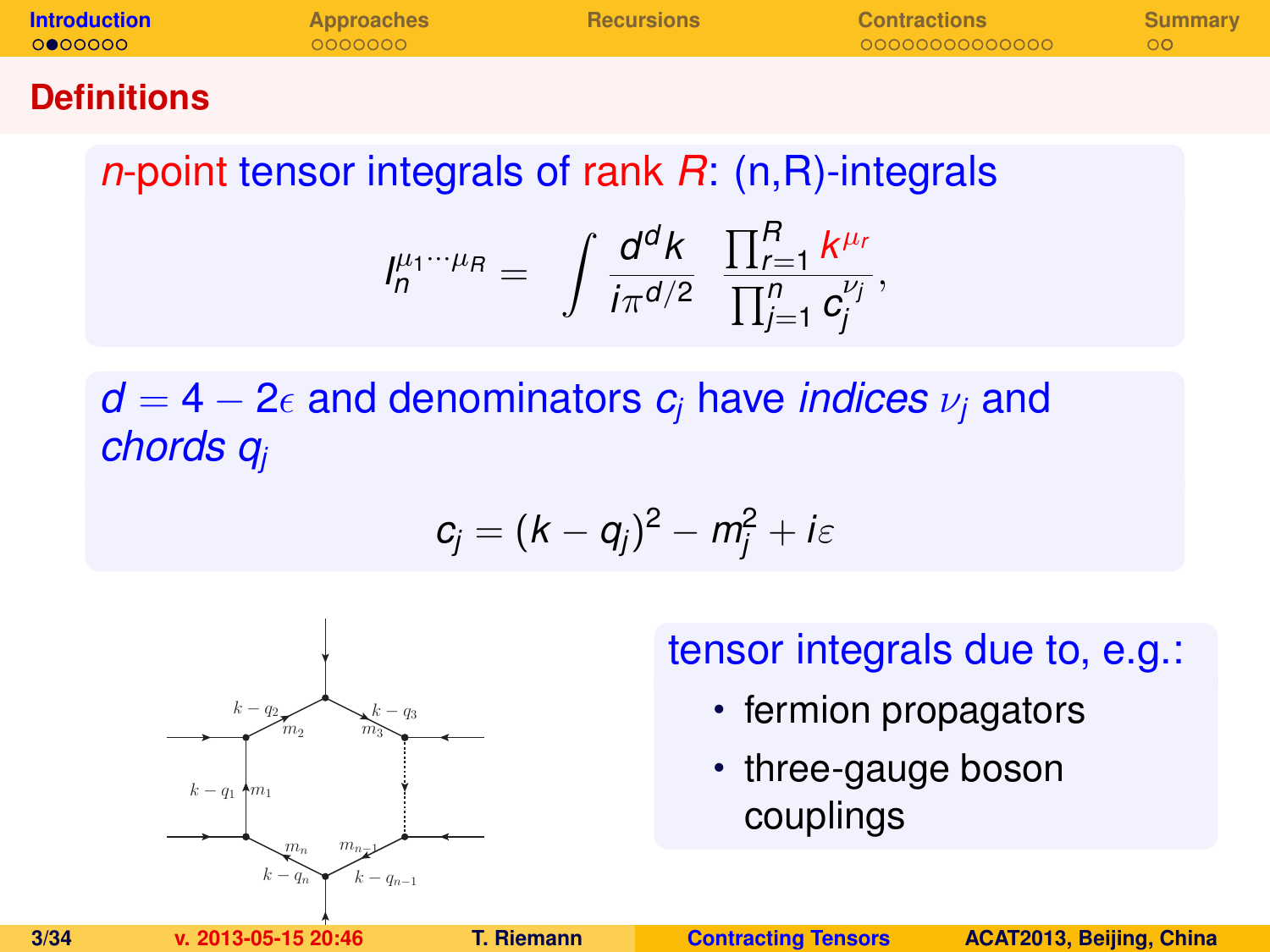| <b>Introduction</b><br>0000000 | <b>Approaches</b><br>looooooo | <b>Recursions</b> | <b>Contractions</b><br>00000000000000 | Summary |
|--------------------------------|-------------------------------|-------------------|---------------------------------------|---------|
| A simple example               |                               |                   |                                       |         |

# 1-loop self-energy:

$$
I_2^{\mu} = \int \frac{d^d k}{i\pi^{d/2}} \frac{k^{\mu}}{[k^2 - M_1^2] [(k + p)^2 - M_2^2]}
$$
  
Ansatz :  $I_2^{\mu} = p_{\mu} \cdot B_1(p, M_1, M_2)$ 

### Solve:

$$
p_{\mu} \cdot l_2^{\mu} = p^2 \cdot B_1(p, M_1, M_2)
$$
  
\n
$$
= \int \frac{d^d k}{i\pi^{d/2}} \frac{pk}{[k^2 - M_1^2] [(k + p)^2 - M_2^2]} = \int \frac{d^d k}{i\pi^{d/2}} \frac{pk}{D_1 D_2}
$$
  
\n
$$
= \int \frac{d^d k}{i\pi^{d/2}} \left[ \frac{D_2 - (p^2 - M_2^2 - M_1^2) - D_1}{D_1 D_2} \right],
$$
  
\n
$$
B_1(p, M_1, M_2) = \frac{1}{2p^2} \left[ A_0(M_1) - A_0(M_2) - (p^2 - M_2^2 - M_1^2) B_0(p, M_1, M_2) \right]
$$

A tensor Feynman integral may be expressed in terms of scalar Feynman integrals.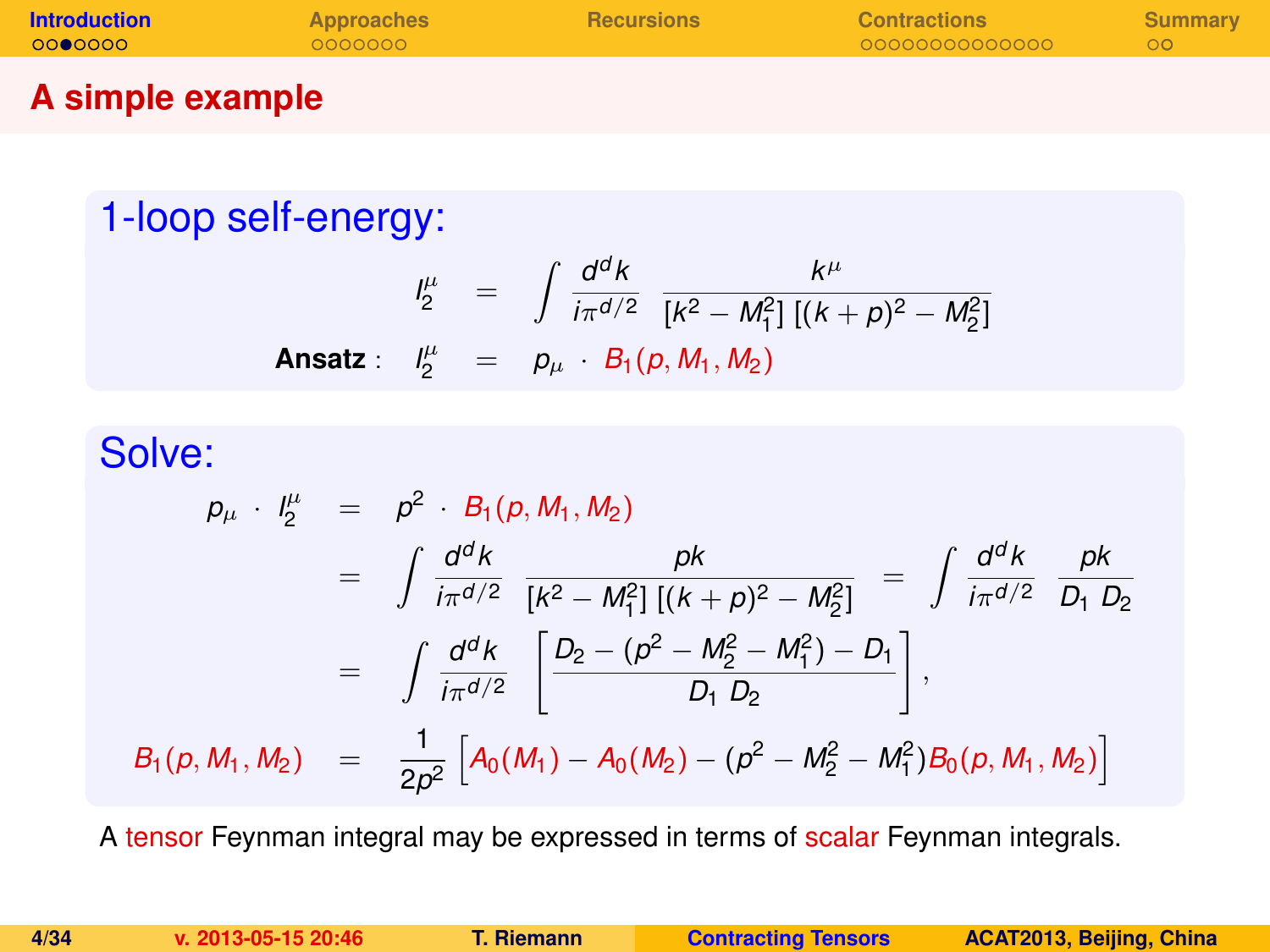| <b>Introduction</b> | <b>Approaches</b>           | <b>Recursions</b> | Contractions   | Summary |
|---------------------|-----------------------------|-------------------|----------------|---------|
| 0000000             | looooooo                    |                   | 00000000000000 | ററ      |
|                     | Doccaring Valtman algorithm |                   |                |         |

### **Passarino-Veltman algorithm**

- **1** Contract *n*-point and *R*-rank Feynman integral with  $external momenta  $p_i^{\mu}$  and with  $g^{\mu\nu}$ , and cancel propagators$
- **2** Invert the resulting system of linear equations
- **<sup>3</sup>** The result consists of (*n* − 1)-point and (*R* − 1)-rank functions

Reducing tensor rank introduces inverse Gram determinant:

$$
I_5^{\mu_1...\mu_{R-1}\mu_R} = \sum_{i=1}^5 \frac{q_i^{\mu_R}}{\det(G_5)} \left[ A_{0i} I_5^{\mu_1...\mu_{R-1}} - \sum_{s=1}^5 A_{si} I_4^{\mu_1...\mu_{R-1},s} \right]
$$

### Gram determinant *Gn*:

$$
G_n = |2q_iq_j|, i,j = 1,...n-1
$$
 (1)

and *A*0*<sup>i</sup>* , *Asi* are kinematic coefficients. The *q<sup>i</sup>* are **internal** momenta.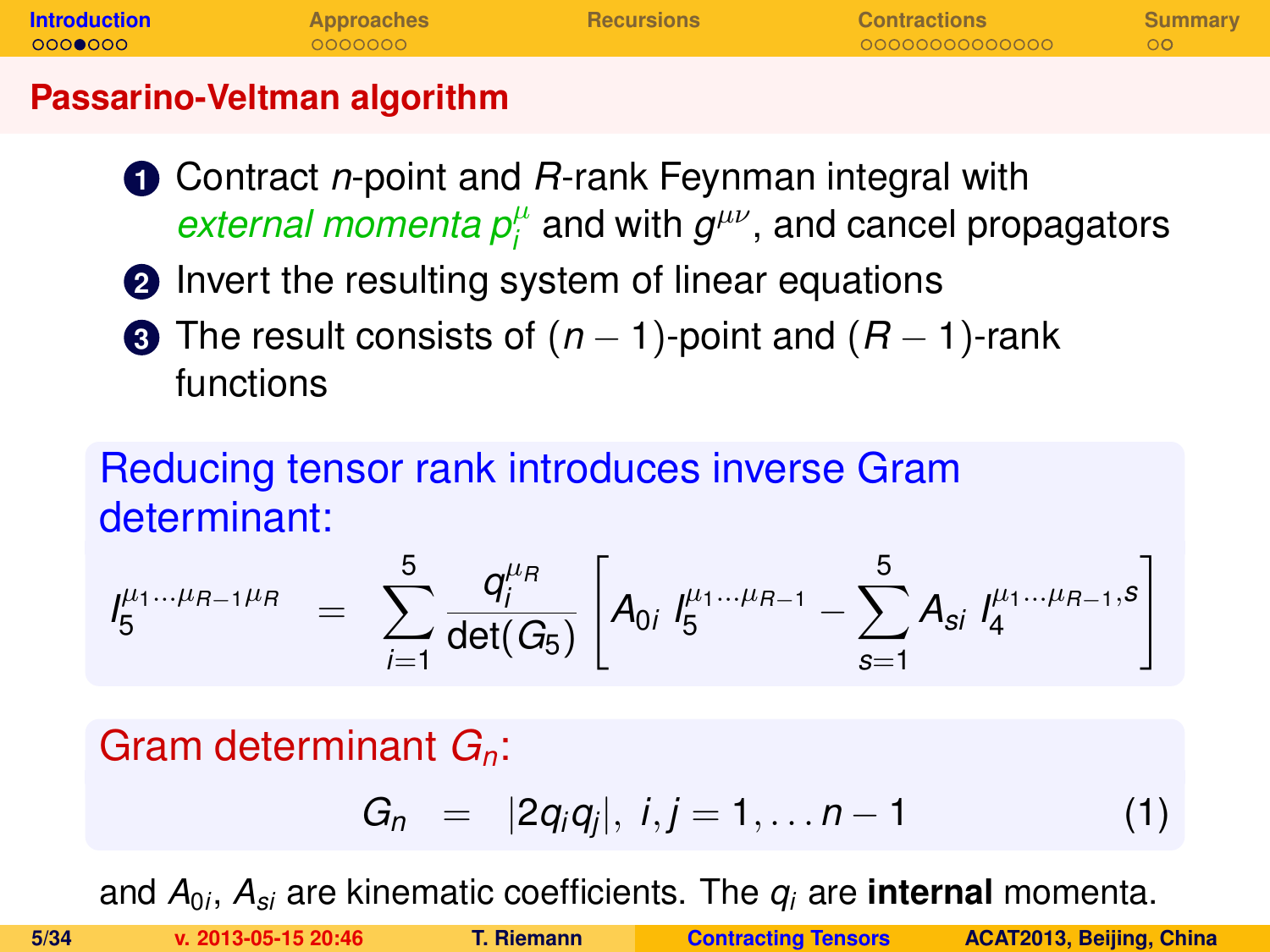| <b>Introduction</b><br>○○○○●○○ | <b>Approaches</b><br>0000000 | <b>Recursions</b> | <b>Contractions</b><br>00000000000000 | Summary |
|--------------------------------|------------------------------|-------------------|---------------------------------------|---------|
|                                |                              |                   |                                       |         |

#### **Systematic approach to tensor reductions:**

- 1,2,3,4-point functions:
	- Passarino, Veltman 1978 [\[1\]](#page-30-0)

Open source Source-open programs for 5,6-point reductions:

- LoopTools/FF (*n* ≤ 5, *rank* ≤ 4), T. Hahn [\[2,](#page-30-1) [3\]](#page-30-2) 1998,1990.
- Golem95 T. Binoth et al. [\[4\]](#page-30-3) 2008
- PJFry (*n* ≤ 5, *rank* ≤ 5), V. Yundin et al. [\[5,](#page-30-4) [6\]](#page-30-5) July 2011

Need in addition a library of scalar functions:

- 't Hooft, Veltman 1979 [\[7\]](#page-30-6)
- LoopTools/FF T. Hahn [\[2,](#page-30-1) [3\]](#page-30-2) 1998,1990
- QCDloop/FF K. Ellis and G. Zanderighi [\[8,](#page-31-0) [3\]](#page-30-2) 2007,1990
- OneLOop (complex masses) van Hameren [\[9\]](#page-31-1) 2010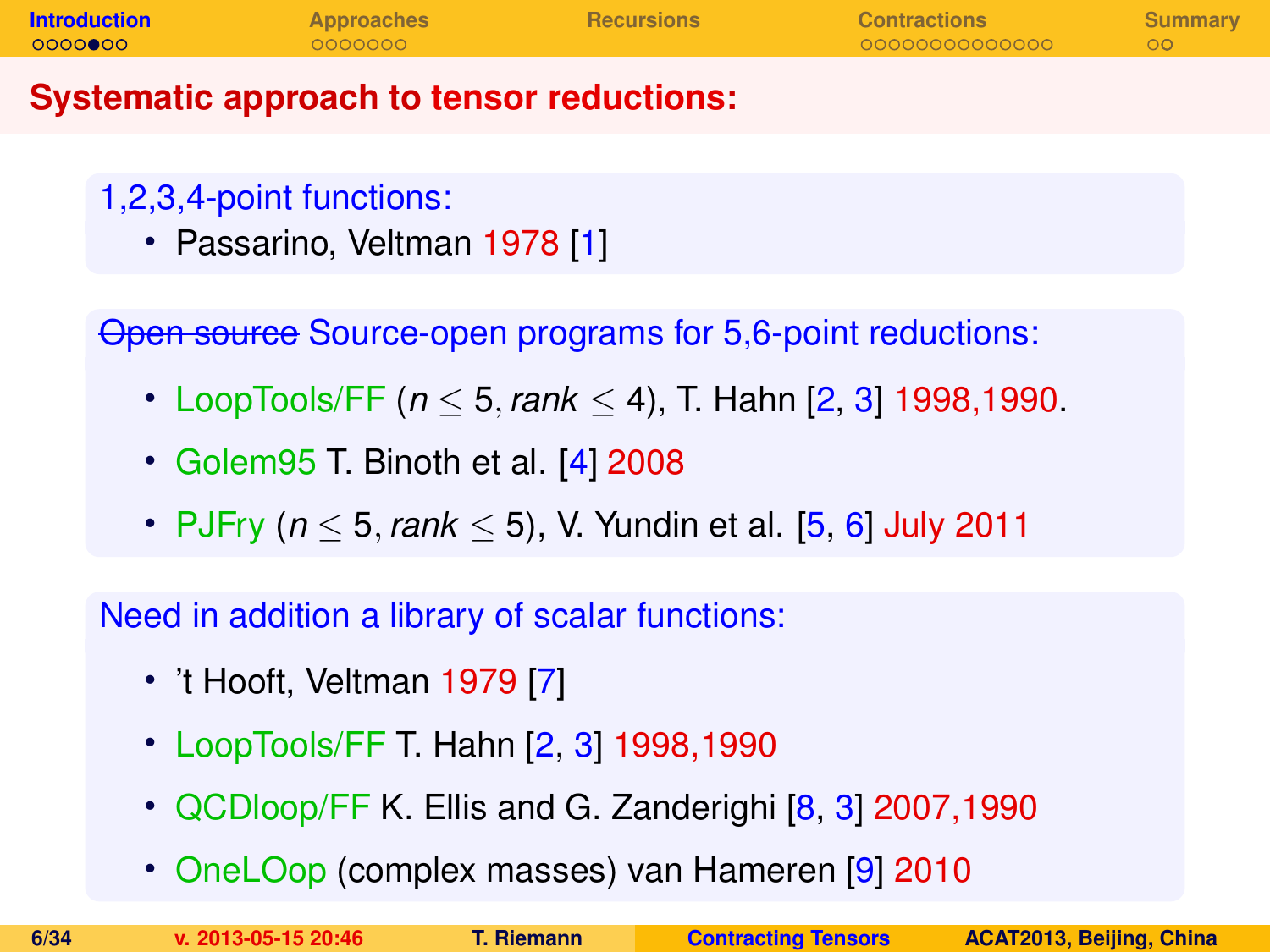| <b>Introduction</b> | Approaches | <b>Recursions</b> | <b>Contractions</b> | Summary |
|---------------------|------------|-------------------|---------------------|---------|
| 0000000             | 0000000    |                   | 00000000000000      |         |
|                     |            |                   |                     |         |

### **This talk: Efficient reduction formulae in the algebraic Davydychev-Tarasov-Fleischer-Jegerlehner-TR approach**

- Get  $n > 4$  tensor reduction with  $\cdots$ :
- arbitrary masses
- · · · inverse pentagon Gram determinants killed
- • full kinematics treated, also with small inverse sub-diagram Gram determinants
- **new:**  $\cdots$  multiple sums over tensor coefficients made efficient by **contracting with external momenta**

```
Fleischer, TR [10] PLB 701(2011)646 + further simplifications
```
### Programs: **OLEC** (C++), J. Fleischer, J. Gluza, M. Gluza, TR [\[11\]](#page-31-3) **CONTRACTIONS** (F95), Andrea Almasy, J. Fleischer, TR [\[12\]](#page-31-4)

•  $\cdots$  higher *n* point functions,  $n \geq 7$  Fleischer, TR [\[13\]](#page-31-5) PLB 707(2012)375 Programs: to be done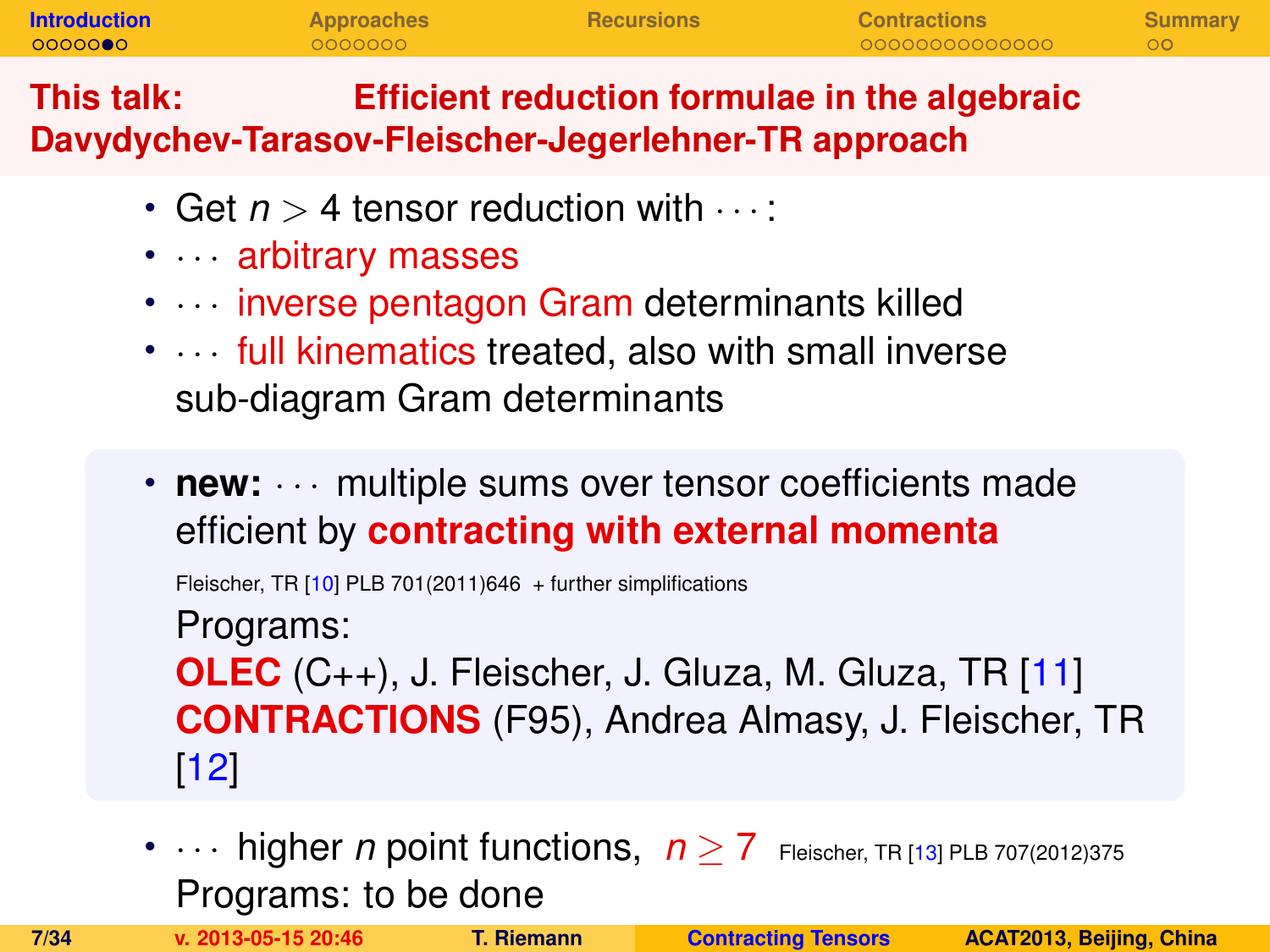| <b>Introduction</b> | Approaches | <b>Recursions</b> | Contractions   | Summary |
|---------------------|------------|-------------------|----------------|---------|
| ○○○○○○●             | 0000000    |                   | 00000000000000 |         |
|                     |            |                   |                |         |

#### **History of the Approach - not a complete list of references**

- [\[14\]](#page-31-6) Melrose 1965: Reduction of Feynman diagrams and Cayley determinants
- [\[15\]](#page-31-7) Davydychev 1991: Integrals in different space-time dimension.
- [\[16\]](#page-32-0) See also Bern et al. 1993
- [\[17\]](#page-32-1) Tarasov 1996: Dimensional recurrence relations
- [\[18\]](#page-32-2) Fleischer,Jegerlehner,Tarasov 2000: 1-loop reductons and signed minors.
	- [\[4\]](#page-30-3) Binoth,Guillet,Heinrich,Pilon,Schubert, 2005: Algebraic/numerical formalism for one-loop multi-leg amplitudes
- [\[19\]](#page-32-3) Fleischer and T.Riemann (since 2007) 2011: Complete reduction of 1-loop tensors.

See also Diakonidis et al. [\[20\]](#page-32-4) 2009 and [\[21\]](#page-32-5) 2009

- [\[22\]](#page-33-1) Yundin's package PJFry 2011; <https://github.com/Vayu/PJFry>. See also Fleischer, TR, Yundin [\[5,](#page-30-4) [6\]](#page-30-5)
- [\[10\]](#page-31-2) Fleischer and T.Riemann 2011: Contracted tensor Feynman integrals.
- [\[23\]](#page-33-2) Fleischer and T.Riemann 2012: A solution for tensor reduction of one-loop n-point functions with *n* ≥ 6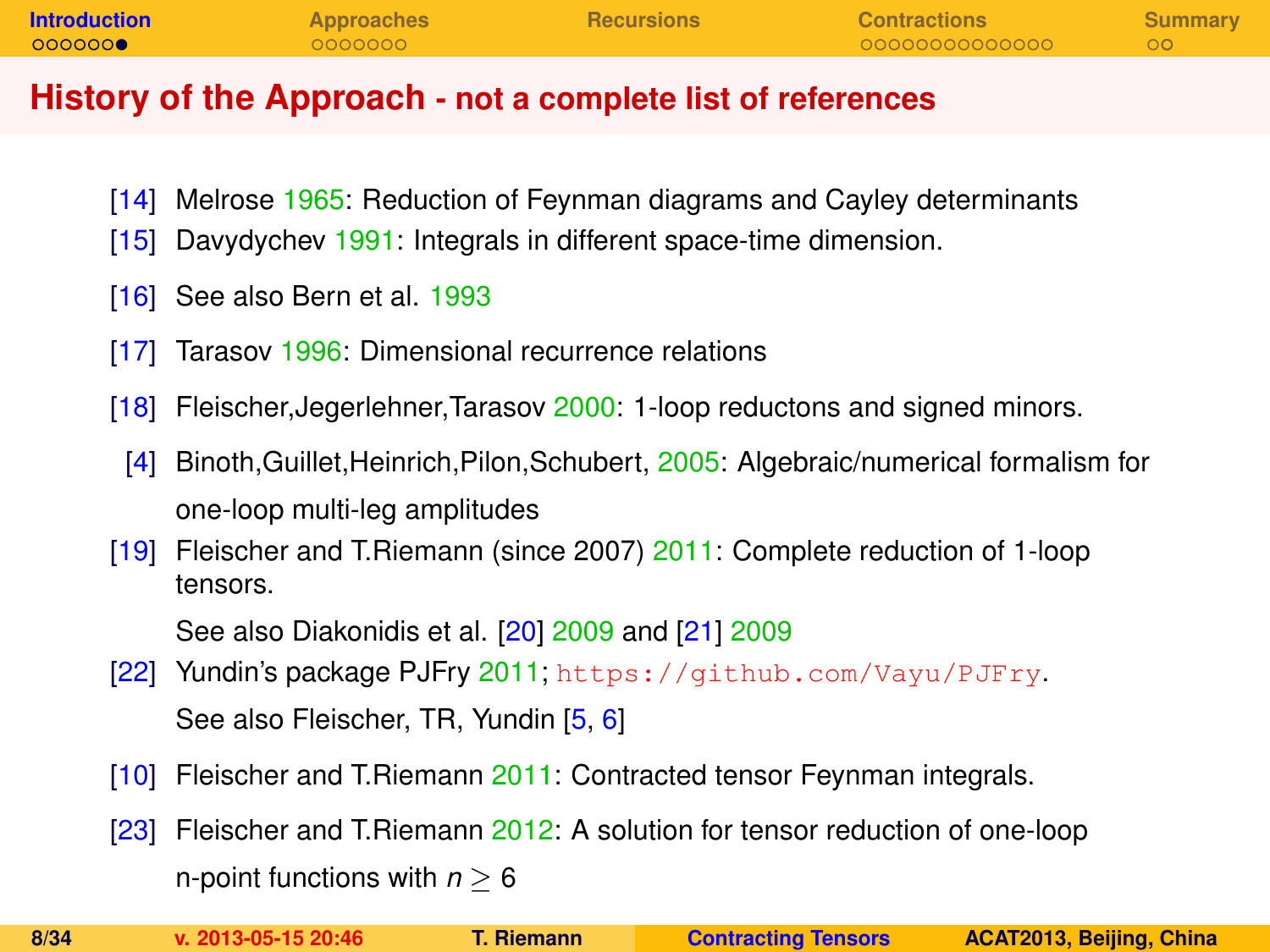| <b>Introduction</b> | <b>Approaches</b> | <b>Recursions</b> | <b>Contractions</b> | Summary |
|---------------------|-------------------|-------------------|---------------------|---------|
| 0000000             | $\bullet$ 000000  |                   | 00000000000000      |         |
|                     |                   |                   |                     |         |

Tensor integrals expressed in terms of scalar integrals in higher dimensions  $D = d + 2l = 4 - 2\epsilon$ ,  $6 - 2\epsilon$ ,  $\cdots$  [Davydychev:1991], also [Fleischer et al.:2000]

$$
n_{ij} = \nu_{ij} = 1 + \delta_{ij}, n_{ijk} = \nu_{ij}\nu_{ijk}, \nu_{ijk} = 1 + \delta_{ik} + \delta_{jk}
$$

$$
I_n^{\mu} = \int^d k^{\mu} \prod_{r=1}^n c_r^{-1} = -\sum_{i=1}^n q_i^{\mu} I_{n,i}^{[d+1]}
$$
  
\n
$$
I_n^{\mu\nu} = \int^d k^{\mu} k^{\nu} \prod_{r=1}^n c_r^{-1} = \sum_{i,j=1}^n q_i^{\mu} q_j^{\nu} n_{ij} I_{n,j}^{[d+1]^2} - \frac{1}{2} g^{\mu\nu} I_n^{[d+1]}
$$
  
\n
$$
I_n^{\mu\nu\lambda} = \int^d k^{\mu} k^{\nu} k^{\lambda} \prod_{r=1}^n c_r^{-1} = -\sum_{i,j,k=1}^n q_i^{\mu} q_j^{\nu} q_k^{\lambda} n_{ijk} I_{n,ijk}^{[d+1]^3} + \frac{1}{2} \sum_{i=1}^n g^{[\mu\nu} q_i^{\lambda} I_{n,i}^{[d+1]^2}
$$

<span id="page-8-0"></span>
$$
I_n^{\mu \nu \lambda \rho} = \int \frac{d^d k}{i\pi^{d/2}} \frac{k^{\mu} k^{\nu} k^{\lambda} k^{\rho}}{\prod_{r=1}^n c_r} = \sum_{i,j,k,l=1}^n q_i^{\mu} q_j^{\nu} q_k^{\lambda} q_l^{\rho} n_{ijkl} I_{n,ijkl}^{[d+1]}
$$

$$
-\frac{1}{2} \sum_{i,j=1}^n g^{[\mu \nu} q_i^{\lambda} q_j^{\rho]} n_{ij} I_{n,ij}^{[d+1]^3} + \frac{1}{4} g^{[\mu \nu} g^{\lambda \rho]} I_n^{[d+1]^2}
$$
(2)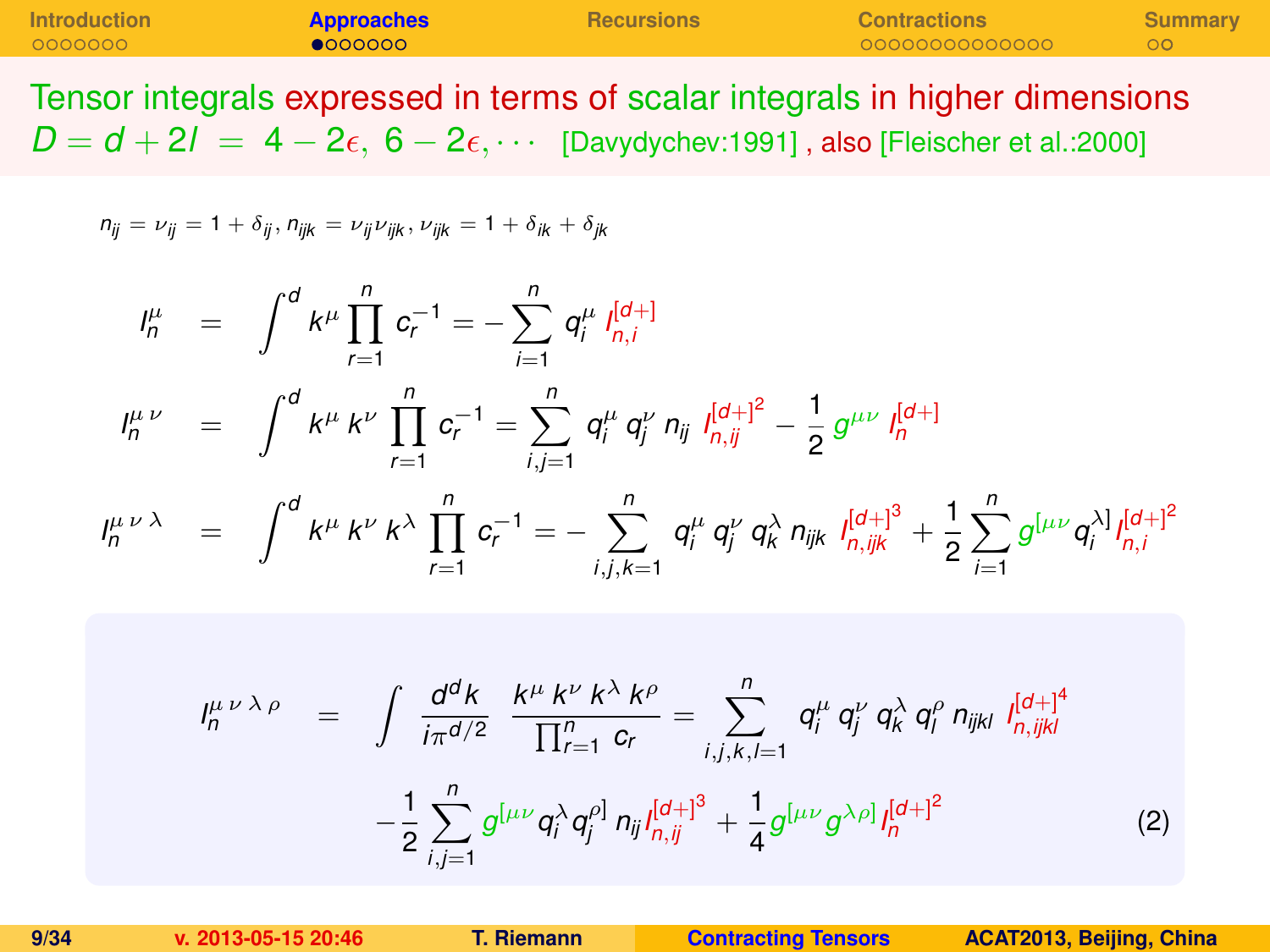| <b>Introduction</b><br>0000000 |  | <b>Approaches</b><br>0000000 | <b>Recursions</b>                                                                                                                                                                                                                              | <b>Contractions</b><br>00000000000000 | <b>Summary</b><br>$\circ$ o |
|--------------------------------|--|------------------------------|------------------------------------------------------------------------------------------------------------------------------------------------------------------------------------------------------------------------------------------------|---------------------------------------|-----------------------------|
|                                |  | $i, j, k, l, m = 1$          | $J_n^{\mu\nu\lambda\rho\sigma} = \int \frac{d^dk}{i\pi^{d/2}} \frac{k^{\mu}k^{\nu}k^{\lambda}k^{\rho}k^{\sigma}}{\prod_{i=1}^n c_i}$<br>$=$ $ \sum$ $q_i^{\mu} q_i^{\nu} q_k^{\lambda} q_i^{\rho} q_m^{\sigma} n_{ijklm} l_{n,ijklm}^{[d+]^b}$ |                                       |                             |
|                                |  |                              | $\hskip3cm + \frac{1}{2}\sum_{i,j,k=1}^{n}g^{[\mu\nu}q_{i}^{\lambda}q_{j}^{\rho}q_{k}^{\sigma]} \, n_{ijk}\, I_{n,ijk}^{[d+1]^4} - \frac{1}{4}\sum_{i=1}^{n}g^{[\mu\nu}g^{\lambda\rho}q_{i}^{\sigma]} \, I_{n,i}^{[d+1]^3}.$                   |                                       |                             |

The integrals are defined in  $\left[\frac{d+1}{2}\right] = 4 - 2\epsilon + 2l$  dimensions.

$$
I_{n-1,ab}^{\{\mu_1,\cdots\},s},\ a,b\neq s\text{ is obtained from }I_n^{\{\mu_1,\cdots\}}
$$

by

- shrinking line *s*
- raising the powers of inverse propagators *a*, *b*.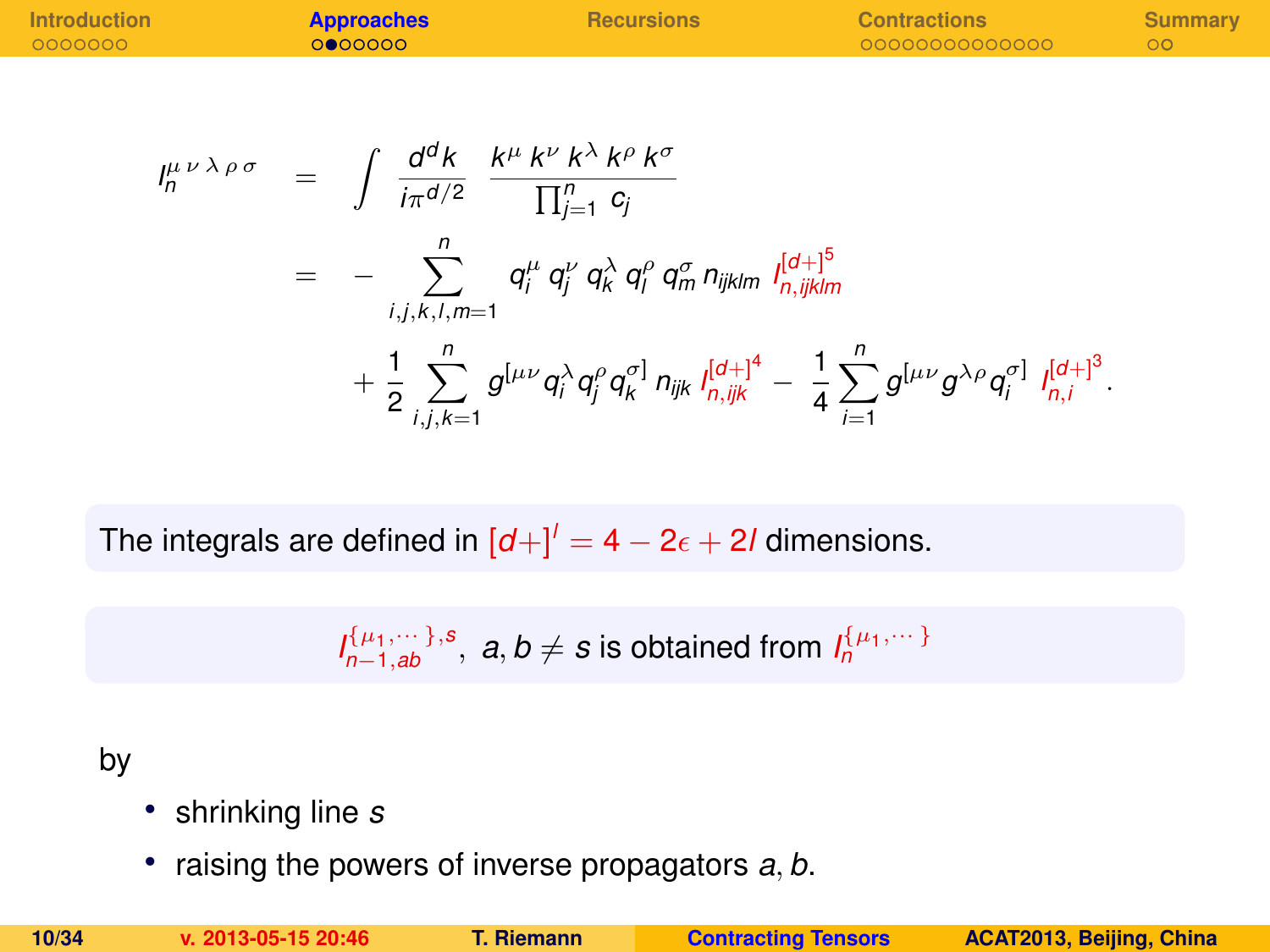| <b>Introduction</b> | <b>Approaches</b> | <b>Recursions</b> | <b>Contractions</b> | Summary |
|---------------------|-------------------|-------------------|---------------------|---------|
| 0000000             | 0000000           |                   | 00000000000000      | $\circ$ |
|                     |                   |                   |                     |         |

### **Notations:** Gram and modified Cayley determinant, signed minors [Melrose:1965]

Gram determinant *Gn*:

$$
G_n = |2q_iq_j|, i,j = 1,... n-1
$$
 (3)

Modified Cayley determinant ()<sub>N</sub> of a diagram with  $N$  internal lines and chords  $q_j$ :

$$
()_{N} \equiv \begin{vmatrix} 0 & 1 & 1 & \dots & 1 \\ 1 & Y_{11} & Y_{12} & \dots & Y_{1N} \\ 1 & Y_{12} & Y_{22} & \dots & Y_{2N} \\ \vdots & \vdots & \vdots & \ddots & \vdots \\ 1 & Y_{1N} & Y_{2N} & \dots & Y_{NN} \end{vmatrix}
$$
 (4)

with the matrix elements

$$
Y_{ij} = -(q_i - q_j)^2 + m_i^2 + m_j^2, \quad (i, j = 1...N)
$$
 (5)

The propagators are:  $c_i = (k - q_i)^2 - m_i^2$ 

For the choice  $q_n = 0$ , both determinants are related:

$$
()_N=-G_N
$$

⇒ The modfied Cayley determinant ()<sub>N</sub> does not depend on masses.

| 11/34 | v. 2013-05-15 20:46 | <b>T. Riemann</b> | <b>Contracting Tensors</b> | ACAT2013, Beijing, China |
|-------|---------------------|-------------------|----------------------------|--------------------------|
|-------|---------------------|-------------------|----------------------------|--------------------------|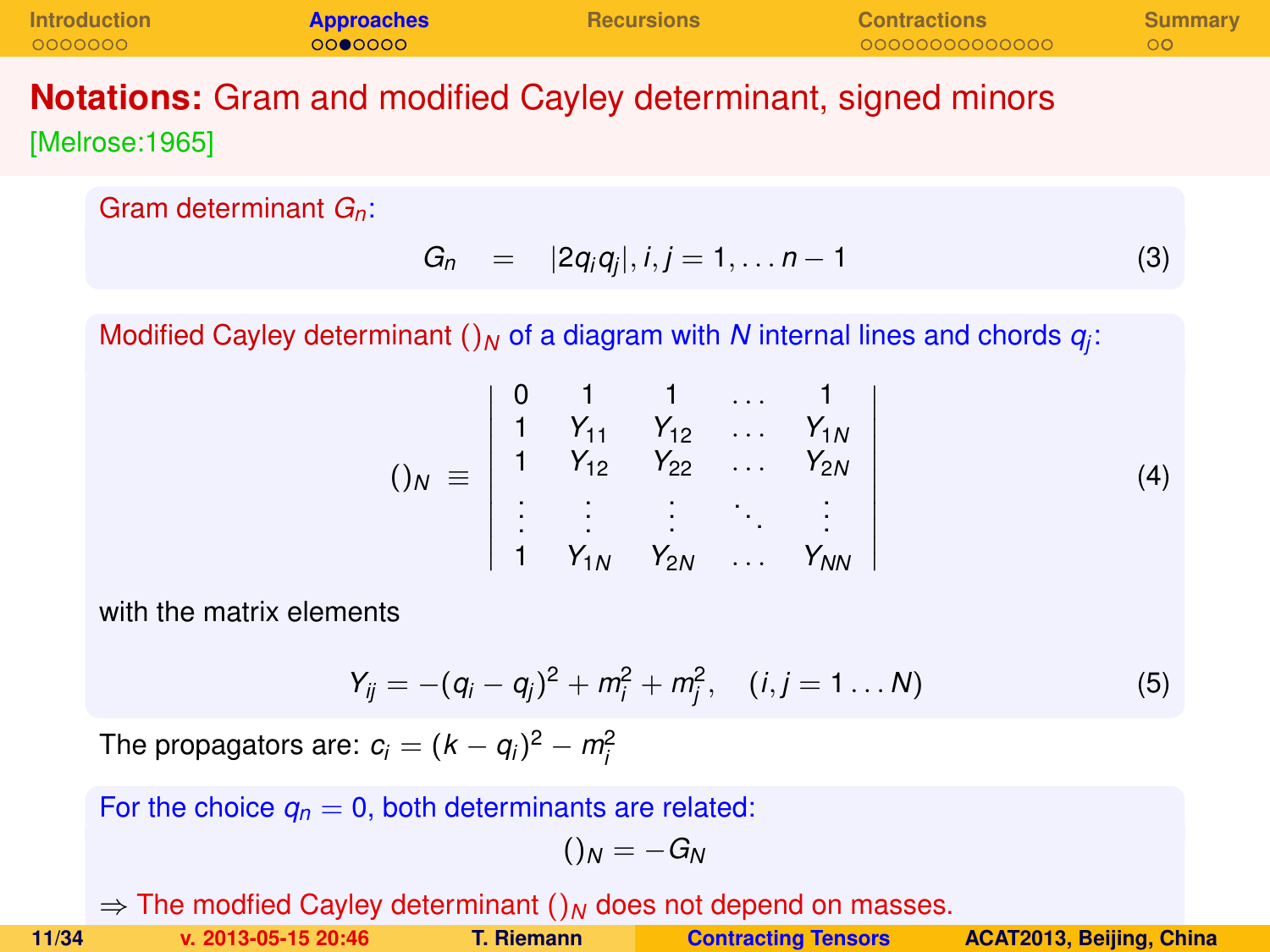| <b>Introduction</b> | <b>Approaches</b> | <b>Recursions</b> | <b>Contractions</b> | Summary   |
|---------------------|-------------------|-------------------|---------------------|-----------|
| 0000000             | 0000000           |                   | 00000000000000      | <b>OO</b> |
|                     |                   |                   |                     |           |

#### Notations: signed minors [Melrose:1965]

signed minors of  $(N<sub>N</sub>)$  are constructed by deleting *m* rows and *m* columns from  $(N<sub>N</sub>)$ , and multiplying with a sign factor:

$$
\begin{pmatrix}\n\dot{J}_1 & \dot{J}_2 & \cdots & \dot{J}_m \\
k_1 & k_2 & \cdots & k_m\n\end{pmatrix}_N \equiv
$$
\n
$$
\equiv (-1)^{\sum_i (j_i + k_i)} \text{sgn}_{\{j\}} \text{sgn}_{\{k\}} \begin{vmatrix}\n\text{rows } j_1 \cdots j_m \text{ deleted} \\
\text{columns } k_1 \cdots k_m \text{ deleted}\n\end{vmatrix}
$$
\n(6)

where  $\mathsf{sgn}_{\{j\}}$  and  $\mathsf{sgn}_{\{k\}}$  are the signs of permutations that sort the deleted rows  $j_1 \cdots j_m$  and columns  $k_1 \cdots k_m$  into ascending order.

Example:

$$
\left(\begin{array}{c} 0 \\ 0 \end{array}\right)_N \equiv \left|\begin{array}{cccc} Y_{11} & Y_{12} & \dots & Y_{1N} \\ Y_{12} & Y_{22} & \dots & Y_{2N} \\ \vdots & \vdots & \ddots & \vdots \\ Y_{1N} & Y_{2N} & \dots & Y_{NN} \end{array}\right|, \tag{7}
$$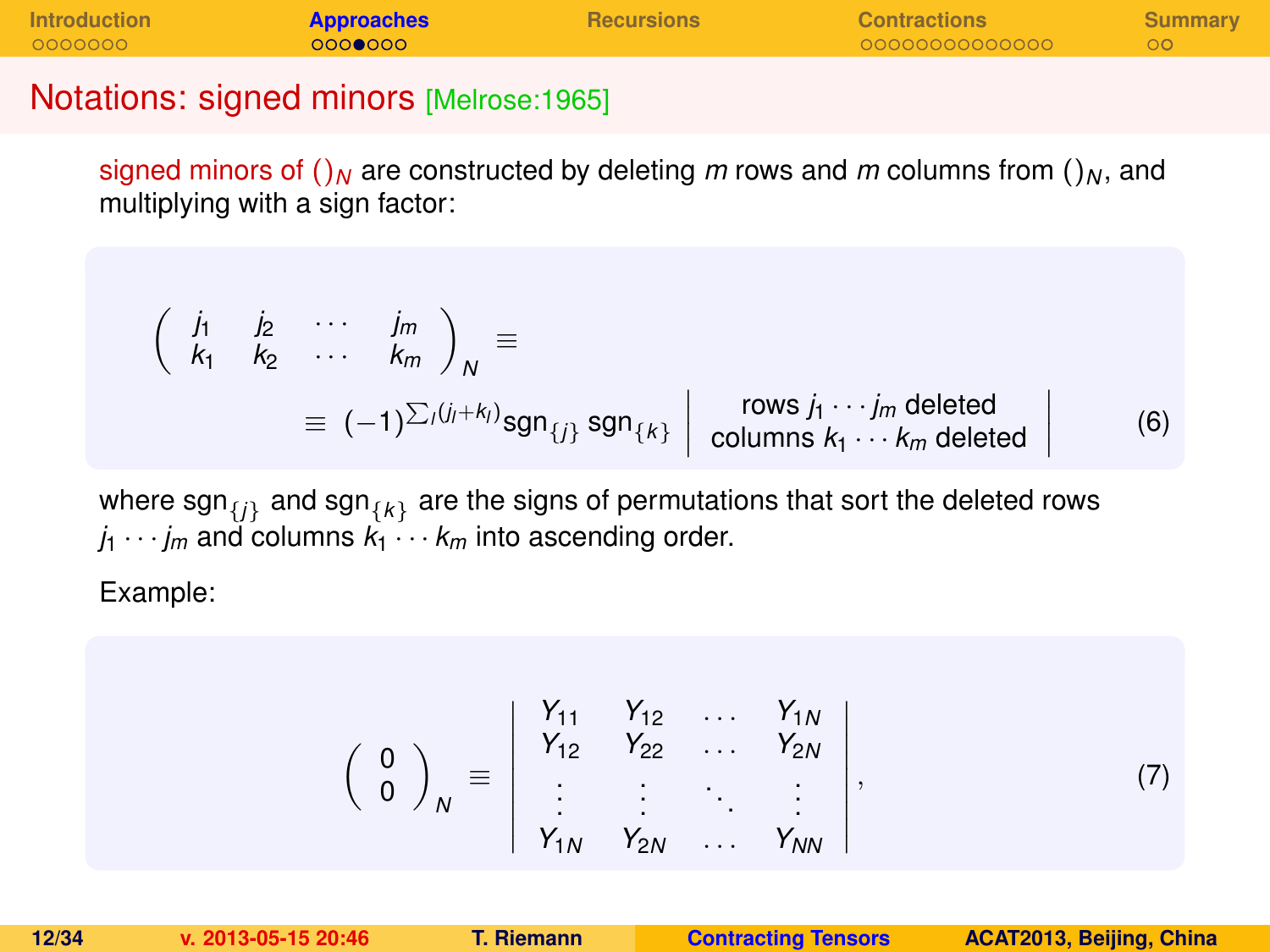| <b>Introduction</b> | <b>Approaches</b> | <b>Recursions</b> | <b>Contractions</b> | Summary |
|---------------------|-------------------|-------------------|---------------------|---------|
| 0000000             | 0000000           |                   | 00000000000000      |         |
|                     |                   |                   |                     |         |

#### **Tarasov's dimensional recurrences for scalars**

Following [Tarasov:1996 [\[17\]](#page-32-1), Fleischer:1999 [\[18\]](#page-32-2)] apply recurrence relations, relating scalar integrals of different dimensions, in order to get rid of the dimensionalities  $\left[d + \right] = 4 - 2\epsilon + 2l$ .

shift dimension + index:

$$
\nu_j(\mathbf{j}^+|_5^{[d+]} ) = \frac{1}{\left(\frac{1}{5}\right)} \left[ -\binom{j}{0} \frac{1}{5} + \sum_{k=1}^5 \binom{j}{k} \frac{k}{5} \right] \, \mathbf{k} \tag{8}
$$

shift dimension:

$$
(d - \sum_{i=1}^{5} \nu_i + 1)l_5^{[d+]} = \frac{1}{0.5} \left[ \binom{0}{0} \frac{1}{5} - \sum_{k=1}^{5} \binom{0}{k} \frac{k}{5} \right] l_5, \tag{9}
$$

shift index:

$$
\nu_j \mathbf{j}^+ \mathbf{l}_5 = \frac{1}{\binom{0}{0.5}} \sum_{k=1}^5 \binom{0j}{0k} \left[ d - \sum_{i=1}^5 \nu_i (\mathbf{k}^- \mathbf{i}^+ + 1) \right] \mathbf{l}_5 \tag{10}
$$

where the operators  $\textbf{i}^{\pm}, \textbf{j}^{\pm}, \textbf{k}^{\pm}$  act by shifting the indices  $\nu_i, \nu_j, \nu_k$  by  $\pm 1.$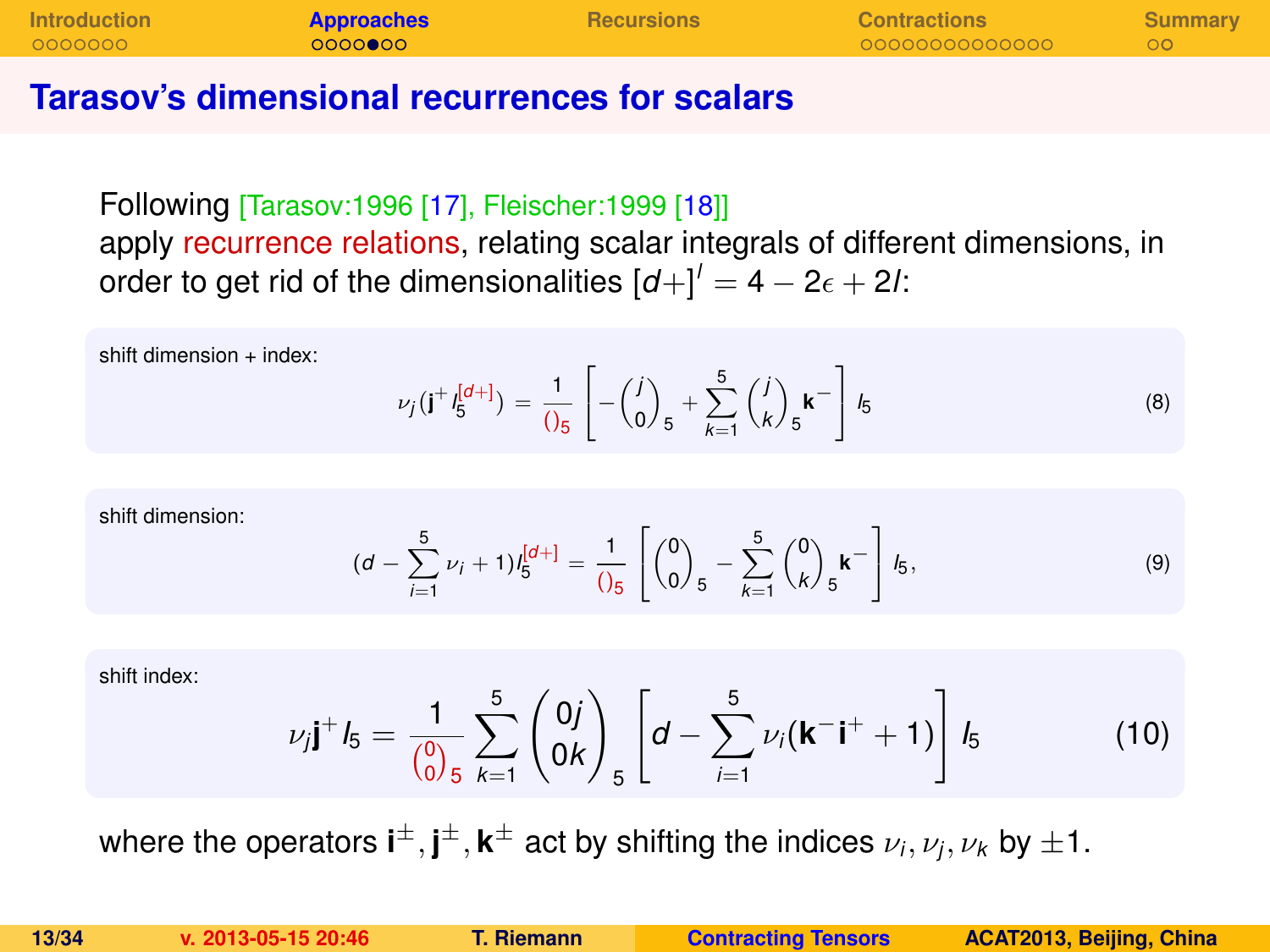| <b>Introduction</b> | <b>Approaches</b> | <b>Recursions</b> | <b>Contractions</b> | Summary |
|---------------------|-------------------|-------------------|---------------------|---------|
| 0000000             | 0000000           |                   | 00000000000000      | ററ      |

**Recursions for tensors** – Alternative to dimensional recurrences of scalars

Express any  $(5, R)$  pentagon by a  $(5, R - 1)$  pentagon plus  $(4, R - 1)$  boxes

[Diakonidis,Fleischer,T.Riemann,Tausk: Phys.Lett. **B683** (2010) [\[21\]](#page-32-5)]

5-point tensor recursion:

$$
I_5^{\mu_1...\mu_{R-1}\mu} = I_5^{\mu_1...\mu_{R-1}}Q_0^{\mu} - \sum_{s=1}^5 I_4^{\mu_1...\mu_{R-1},s}Q_s^{\mu},
$$

For  $n = 6, 7, 8, \cdots$  things are close but differ a bit; see later.

auxiliary vectors with inverse Gram determinants

$$
Q_{s}^{\mu} = \sum_{i=1}^{5} q_{i}^{\mu} \frac{{s \choose i}_5}{0_5}, \quad s = 0, \ldots, 5
$$

For e.g.  $R = 3$ , again  $[1/(\mathcal{C})_5]^3$  will occur.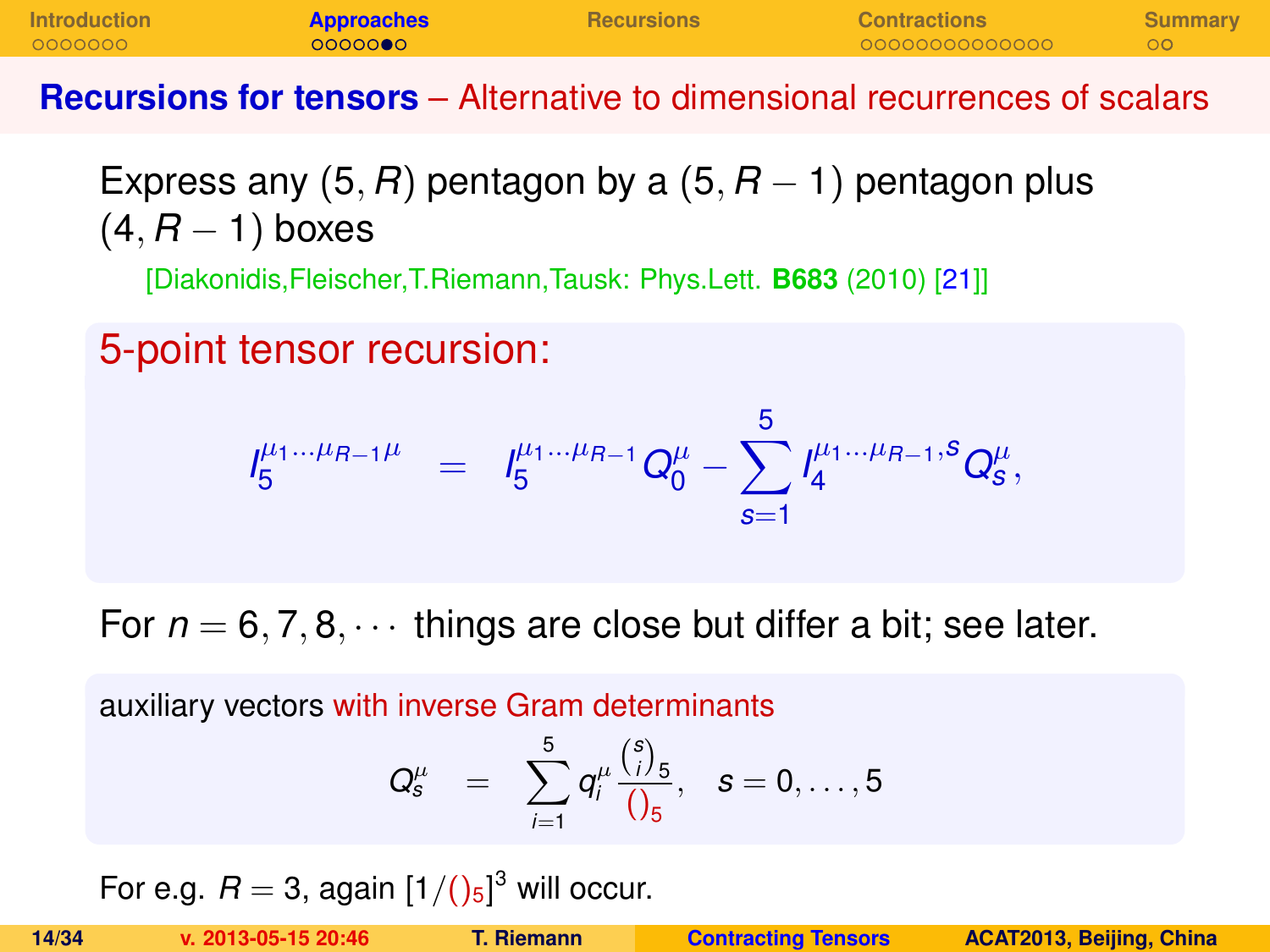| <b>Introduction</b> | <b>Approaches</b> | <b>Recursions</b> | <b>Contractions</b> | Summary |
|---------------------|-------------------|-------------------|---------------------|---------|
| 0000000             | 0000000           |                   | 00000000000000      | റവ      |
| <b>Contractions</b> |                   |                   |                     |         |

One may combine now *Tarasov's dimensional recurrence relations* and the *tensor rank recursions* in order to derive especially useful representations.

After that, we will perform contractions with external momenta. So, the following equations are symbolic:

$$
q_{i_1\mu_1}\cdots q_{i_R\mu_R} \quad l_5^{\mu_1\cdots\mu_R} \quad = \quad \int \frac{d^dk}{i\pi^{d/2}} \; \frac{\prod_{r=1}^R (q_{i_r} \cdot k)}{\prod_{j=1}^5 c_j},
$$
\n
$$
\frac{g_{\mu_1,\mu_2} q_{i_1\mu_3}\cdots q_{i_R\mu_R} \quad l_5^{\mu_1\cdots\mu_R}}{\int \frac{k^2 d^dk}{i\pi^{d/2}} \; \frac{\prod_{r=3}^R (q_{i_r} \cdot k)}{\prod_{j=1}^5 c_j}.
$$

One may arrange a one-loop calculation such that all the one-loop integrals appear only in such contractions. Important:

The contraction with  $g_{\mu_1,\mu_2}$  is shown here in a symbolic form; in practice we work strictly 4-dimensional with  $g_{\mu_1,\mu_2}.$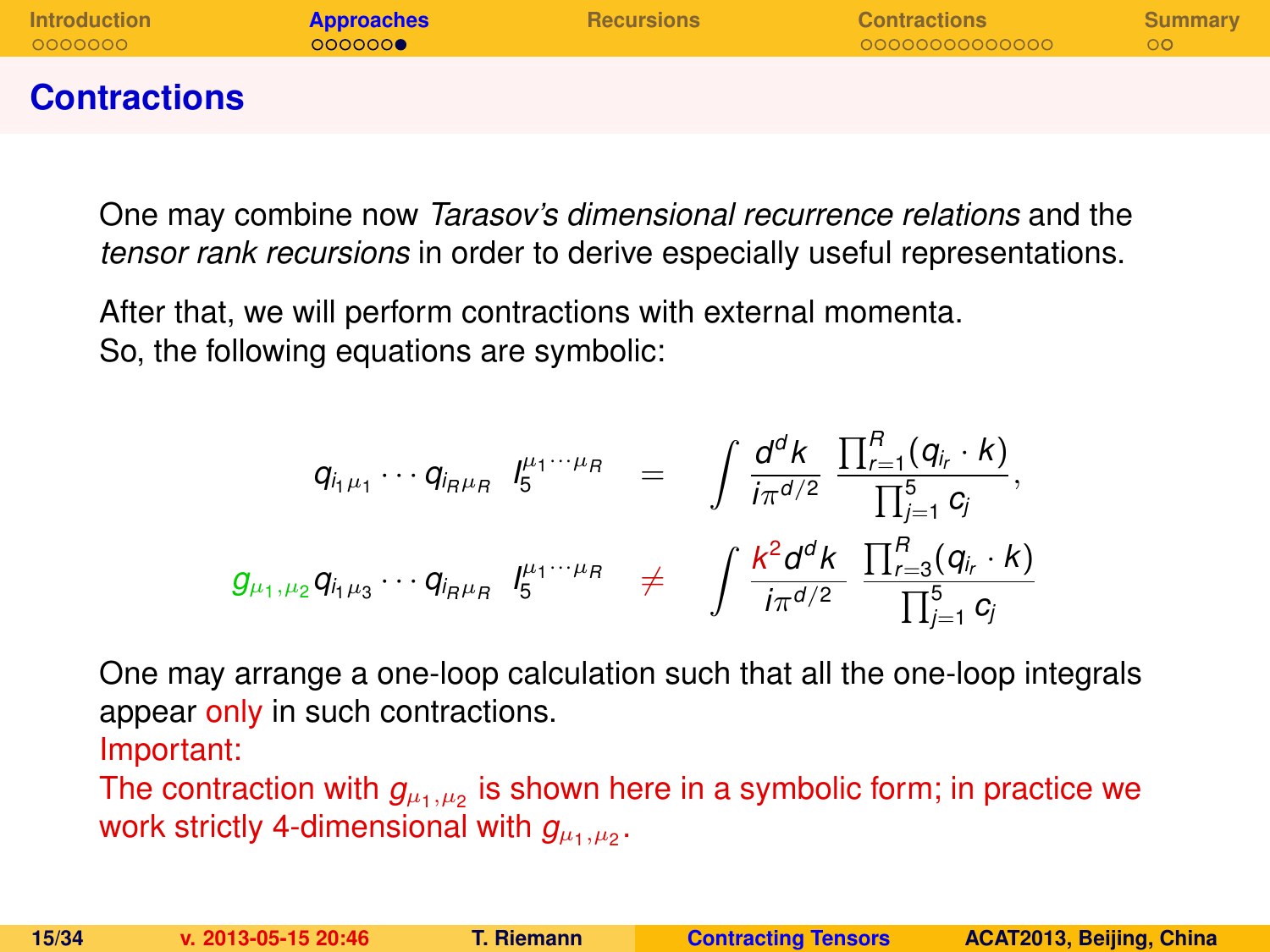| <b>Introduction</b> | <b>Approaches</b> | <b>Recursions</b> | <b>Contractions</b>     | Summary |
|---------------------|-------------------|-------------------|-------------------------|---------|
| 0000000             | 0000000           |                   | $\bullet$ 0000000000000 |         |
|                     |                   |                   |                         |         |

## One option was to avoid the appearance of inverse Gram determinants  $1/()$ <sub>5</sub>.

<span id="page-15-0"></span>For rank 
$$
R = 5
$$
, e.g.:  
\n
$$
\begin{aligned}\n\int_{5}^{\mu \nu \lambda \rho \sigma} &= \sum_{s=1}^{5} \left[ \sum_{i,j,k,l,m=1}^{5} q_{i}^{\mu} q_{j}^{\nu} q_{k}^{\lambda} q_{l}^{\rho} q_{m}^{\sigma} E_{ijklm}^{s} + \sum_{i,j,k=1}^{5} g^{[\mu \nu} q_{i}^{\lambda} q_{j}^{\rho} q_{k}^{\sigma}] E_{00ijk}^{s}\n\end{aligned}
$$
\n
$$
+ \sum_{i=1}^{5} g^{[\mu \nu} g^{\lambda \rho} q_{i}^{\sigma}] E_{0000i}^{s}\right]
$$
\n(11)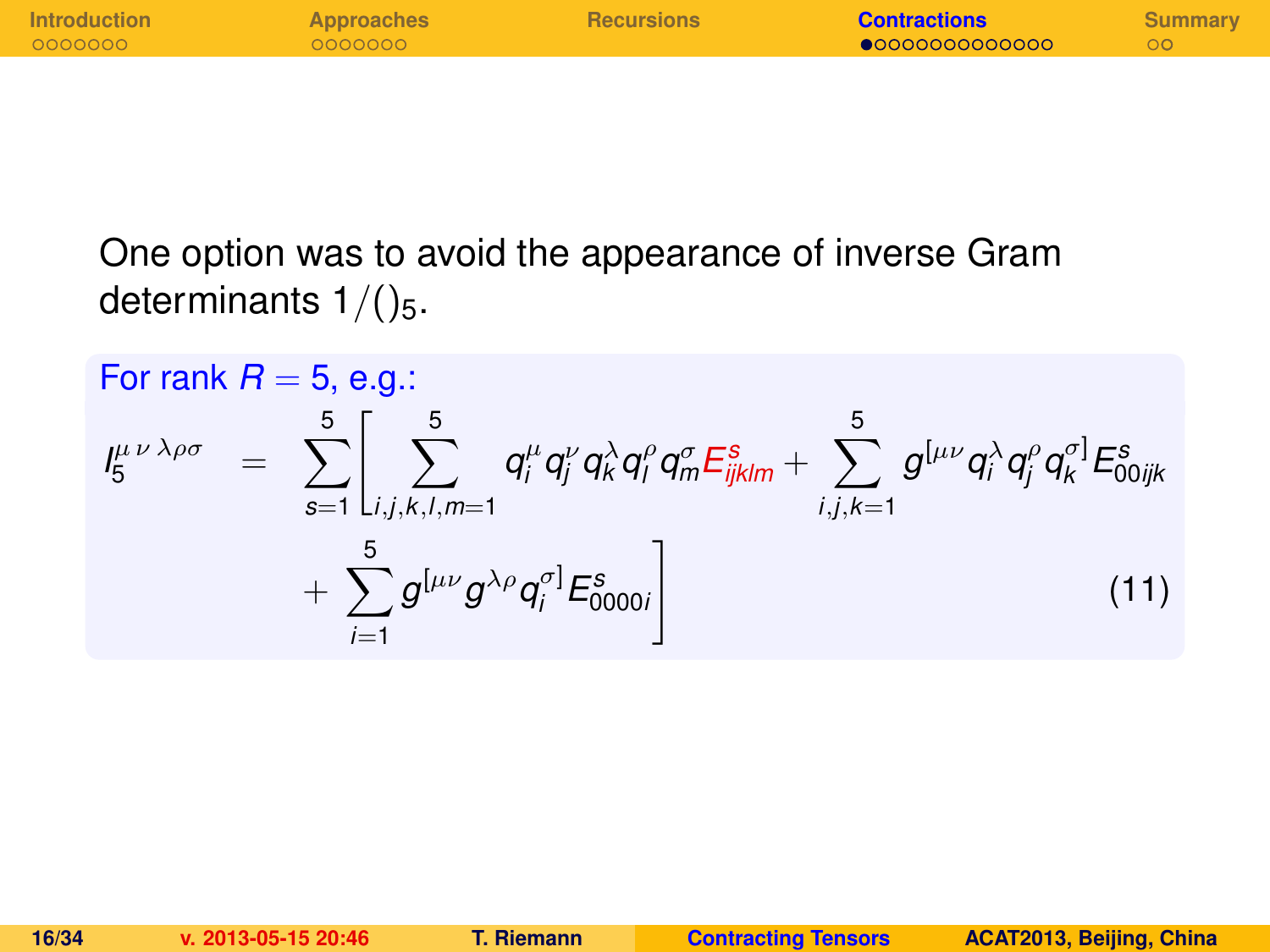| <b>Introduction</b> | <b>Approaches</b> | <b>Recursions</b> | <b>Contractions</b> | Summary |
|---------------------|-------------------|-------------------|---------------------|---------|
| 0000000             | 0000000           |                   | 00000000000000      | ററ      |
|                     |                   |                   |                     |         |

The tensor coefficients are expressed in terms of integrals *I* [*d*+]*<sup>l</sup>* ,*s* 4,*i*··· , e.g.:

$$
E_{ijklm}^s = -\frac{1}{\binom{0}{0.5}} \Biggl\{ \left[ \binom{01}{sm} \frac{n_{ijk} I_{4,ijk}^{[d+]^4,s} + (i \leftrightarrow l) + (j \leftrightarrow l) + (k \leftrightarrow l) \right] + \binom{0s}{0m} \frac{n_{ijkl} I_{4,ijkl}^{[d+]^4,s}}{5} \Biggr\}.
$$

Now, in a next step, one may avoid the appearance of inverse sub-Gram determinants  $()$ <sub>4</sub>.

Further, the complete dependence on the indices *i* of the tensor coefficients is contained now in the pre-factors with signed minors.

One can say that **the indices** *decouple* **from the integrals**.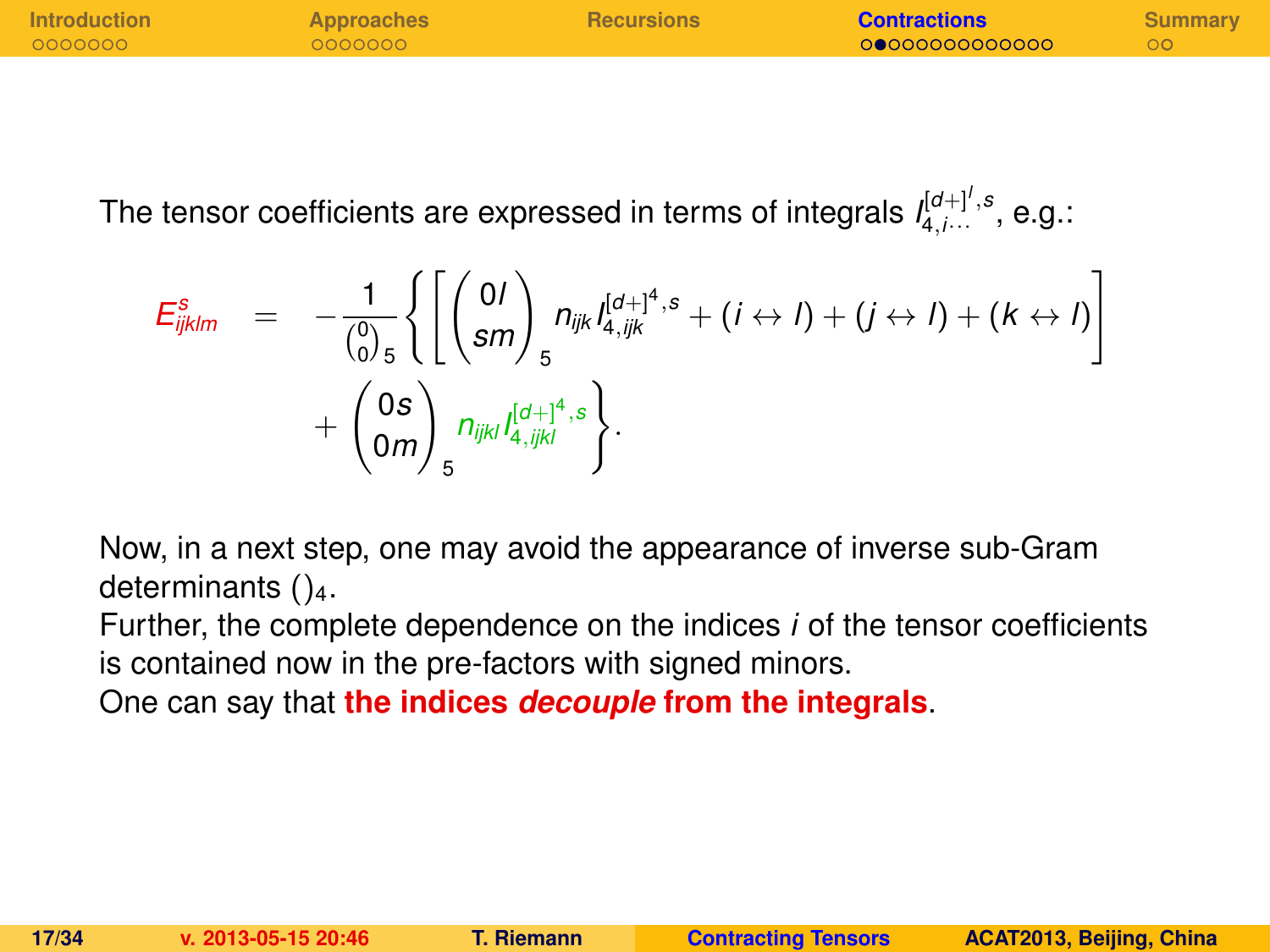| <b>Introduction</b> | <b>Approaches</b>                                                        | <b>Recursions</b> | <b>Contractions</b> | Summary |
|---------------------|--------------------------------------------------------------------------|-------------------|---------------------|---------|
| 0000000             | -0000000-                                                                |                   | 0000000000000       | oο      |
|                     | As an example, we reproduce the 4-point part of $I_{4.ijkl}^{[d+1]^4}$ . |                   |                     |         |

$$
\begin{array}{l} n_{ijkl}I_{4,ijkl}^{[d+]^{4}} = \frac{\binom{0}{i}}{\binom{0}{0}} \frac{\binom{0}{i}}{\binom{0}{0}} \frac{\binom{0}{i}}{\binom{0}{0}} \frac{\binom{0}{i}}{\binom{0}{0}} \binom{0}{0}} \binom{0}{0} \binom{0}{0} \end{array} \begin{array}{l} (d+1)(d+2)(d+3)I_{4}^{[d+1^{4}} \\ + \frac{\binom{0 i}{0}}{\binom{0}{0}} \binom{0}{k} \binom{0}{1} + \binom{0 i}{0 k} \binom{0}{i} \binom{0}{i} + \binom{0}{0} \binom{0}{i} \binom{0}{k} \binom{0}{k} + \binom{0 i}{0} \binom{0}{i} \binom{0}{k} + \binom{0 i}{0} \binom{0}{i} \binom{0}{k} \end{array}
$$
\n
$$
\times d(d+1)I_{4}^{[d+1^{3}]}
$$

<span id="page-17-0"></span>
$$
+\frac{\binom{0i}{0l}\binom{0j}{0k}+\binom{0j}{0l}\binom{0i}{0k}+\binom{0k}{0l}\binom{0j}{0j}}{\binom{0}{0}^2}I_4^{[d+1]^2} + \cdots
$$
\n(12)

In [\(12\)](#page-17-0), one has to understand the 4-point integrals to carry the corresponding index *s* and the signed minors are  $\binom{0}{k} \rightarrow \binom{0s}{ks}_5$  etc.

- $\checkmark$  no scalar 5-point integrals in higher dimensions
- $\checkmark$  no inverse Gram det. ()<sub>5</sub>
- $\sqrt{4}$ -point integrals without indices

† scalar 4-point integrals in higher dimensions:  $I_4^{[d+]^2,s}$  etc.

 $\dagger$  inverse Gram det.  $\binom{0}{0}_5 \equiv ()_4$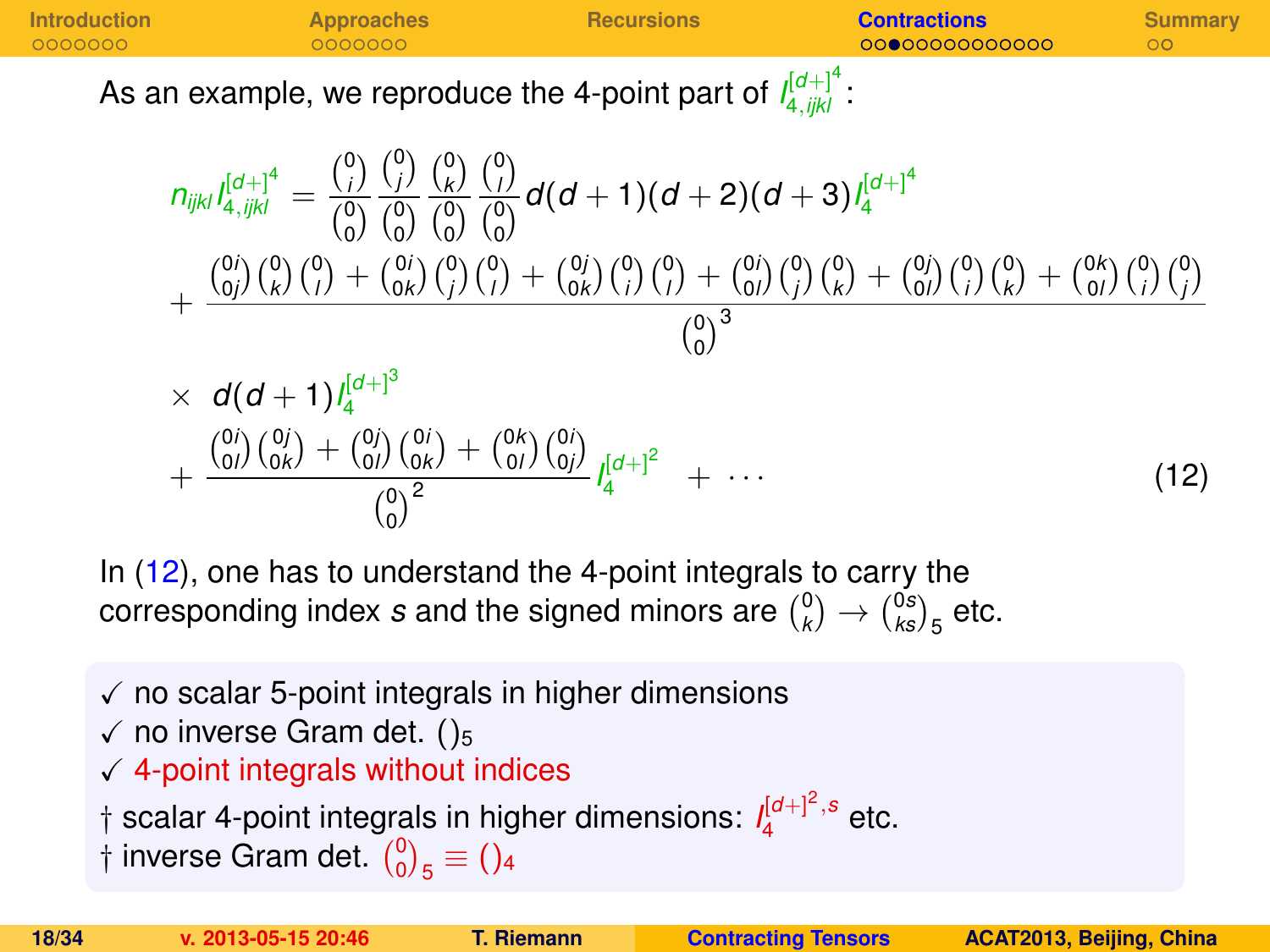| <b>Introduction</b> | Approaches | Recursions | <b>Contractions</b> | Summary |
|---------------------|------------|------------|---------------------|---------|
| 0000000             | 0000000    |            | 0000000000000       | $\circ$ |
|                     |            |            |                     |         |

**Contractions for the 5-point functions with rank**  $R = 1$ 

A chord is the momentum shift of an internal line due to external momenta,  $D_i = (k - q_i)^2 - m_i^2 + i\epsilon$ , and  $q_i = (p_1 + p_2 + \cdots + p_i)$ , with  $q_n = 0$ .

The tensor 5-point integral of rank  $R = 1$  is ([\[19\]](#page-32-3), eq. (4.6)):

$$
I_5^{\mu} = - \sum_{i=1}^5 q_i^{\mu} I_{5,i}^{[d+]} \tag{13}
$$

$$
= - \sum_{i=1}^{4} q_{i}^{\mu} \sum_{s=1}^{5} \frac{\binom{0i}{0s} 5}{\binom{0}{0} 5} I_{4}^{s}
$$
(14)

This yields, when contracted with a chord,

$$
q_{a\mu}I_5^{\mu} = -\frac{1}{\binom{0}{0}} \sum_{s=1}^5 \left[ \sum_{i=1}^4 (q_a \cdot q_i) \binom{0}{0s} \right] I_4^s. \tag{15}
$$

In fact, the sum over *i* may be performed explicitly: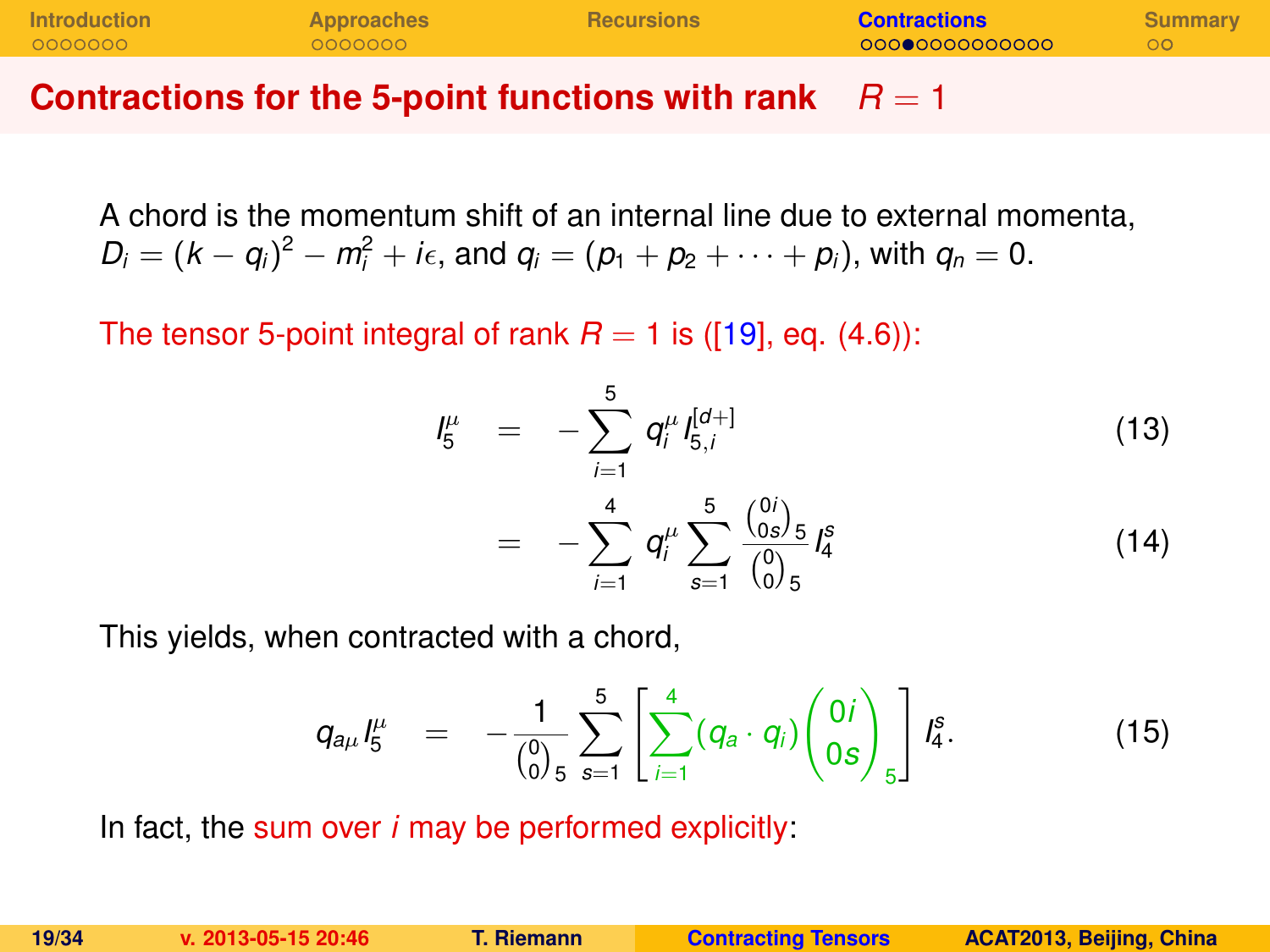| <b>Introduction</b> | <b>Approaches</b> | <b>Recursions</b> | <b>Contractions</b> | Summary |
|---------------------|-------------------|-------------------|---------------------|---------|
| 0000000             | 0000000           |                   | 0000000000000       | $\circ$ |
|                     |                   |                   |                     |         |

$$
\Sigma_a^{1,s} \equiv \sum_{i=1}^4 (q_a \cdot q_i) {0s \choose 0i}_5 = + \frac{1}{2} \left\{ {s \choose 0}_5 (Y_{a5} - Y_{55}) + {0 \choose 0}_5 ( \delta_{as} - \delta_{5s} ) \right\},
$$

### We get immediately

$$
q_{a\mu}I_5^{\mu}=-\frac{1}{\binom{0}{0.5}\sum_{s=1}^5\Sigma_a^{1,s}}I_a^s.
$$
 (16)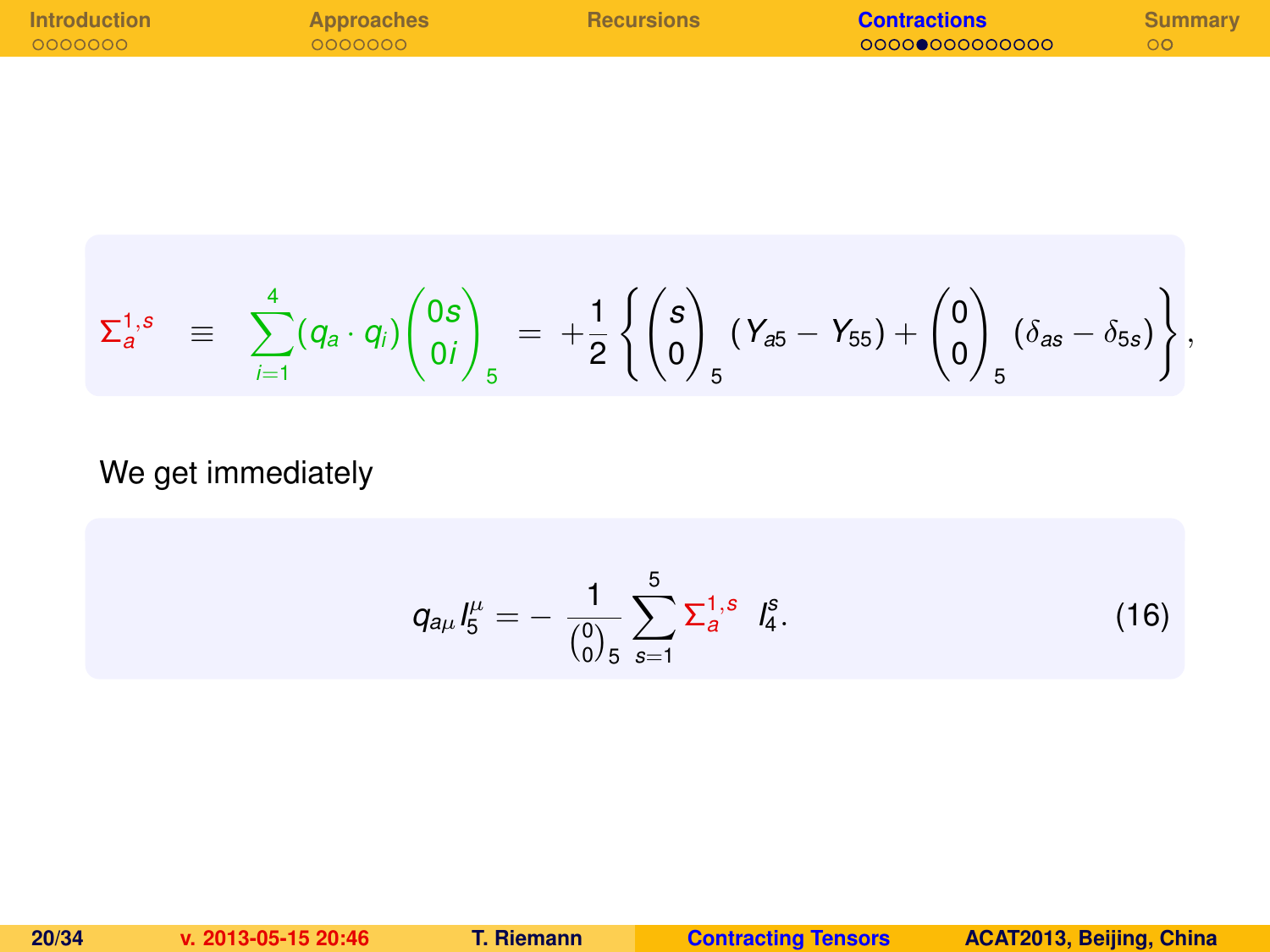| <b>Introduction</b> | <b>Approaches</b> | <b>Recursions</b> | <b>Contractions</b> | Summary |
|---------------------|-------------------|-------------------|---------------------|---------|
| 0000000             | 10000000          |                   | 00000000000000      | OO .    |
|                     |                   |                   |                     |         |

**Contractions for the 5-point functions with rank**  $R = 2$ 

<span id="page-20-0"></span>
$$
I_5^{\mu\nu} = \sum_{i,j=1}^4 q_i^{\mu} q_j^{\nu} E_{ij} + g^{\mu\nu} E_{00}, \qquad (17)
$$

has the following tensor coefficients free of  $1/()_{5}$ :

$$
E_{00} = -\sum_{s=1}^{5} \frac{1}{2} \frac{1}{\binom{0}{0}} \binom{s}{0} f_4^{[d+],s},
$$
\n
$$
E_{ij} = \sum_{s=1}^{5} \frac{1}{\binom{0}{0}} \left[ \binom{0i}{sj} f_5^{[d+],s} + \binom{0s}{0j} f_{4,i}^{[d+],s} \right].
$$
\n(19)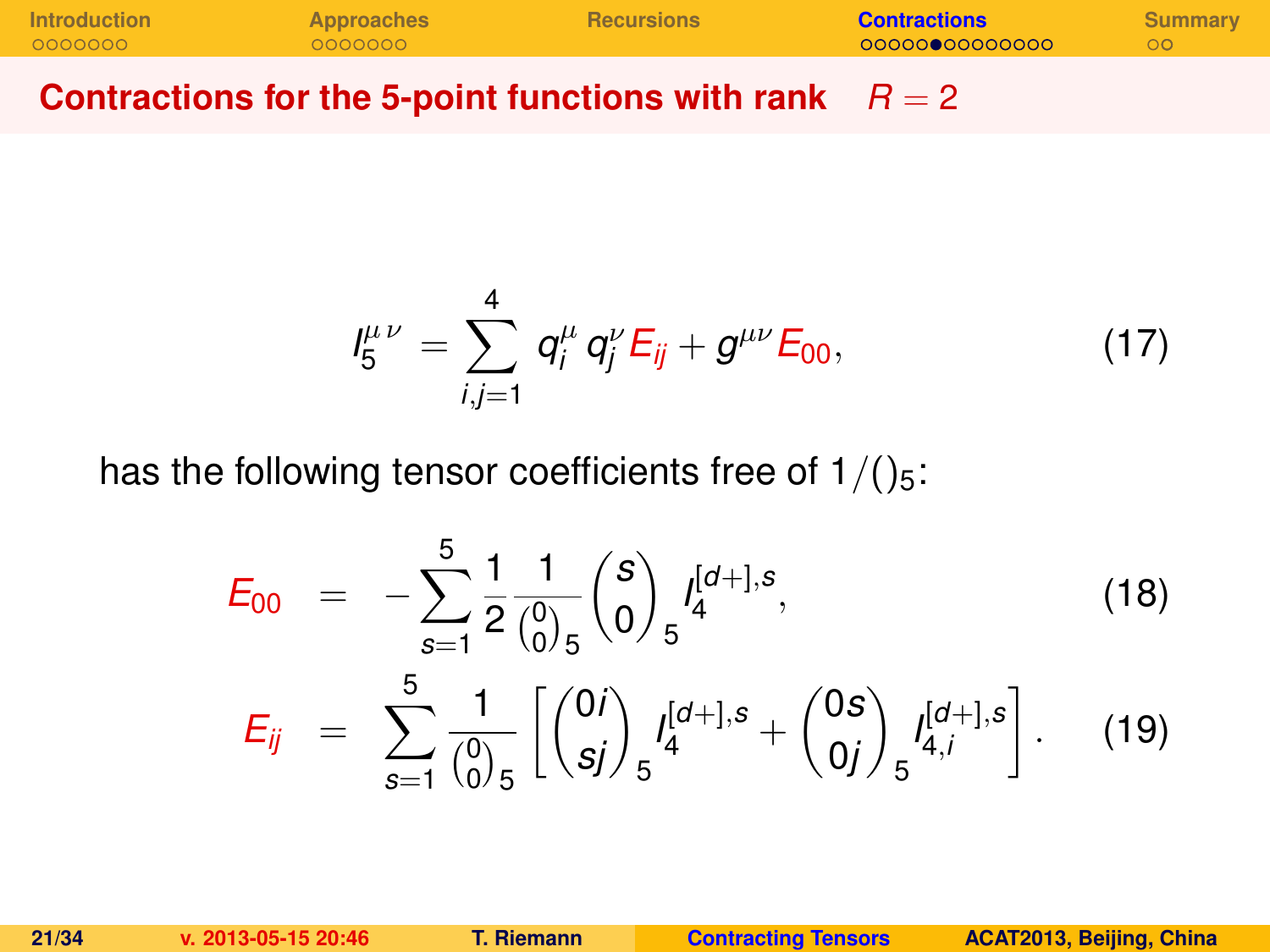| <b>Introduction</b> | Approaches | <b>Recursions</b> | <b>Contractions</b> | Summary |
|---------------------|------------|-------------------|---------------------|---------|
| 0000000             | 0000000    |                   | 00000000000000      |         |
|                     |            |                   |                     |         |

Equation [\(17\)](#page-20-0) yields for the contractions with chords:

<span id="page-21-0"></span>
$$
q_{a\mu}q_{b\nu}l_5^{\mu\nu} = \sum_{i,j=1}^4 (q_a \cdot q_i)(q_b \cdot q_j)E_{ij} + (q_a \cdot q_b)E_{00}.
$$
 (20)

and finally [\(20\)](#page-21-0) simply reads

$$
q_{a\mu}q_{b\nu}I_5^{\mu\nu} = \frac{1}{4}\sum_{s=1}^5 \left\{ \frac{\binom{s}{0.5}}{\binom{0 s}{0.85}} (\delta_{ab}\delta_{as} + \delta_{5s}) + \frac{\binom{s}{s.5}}{\binom{0 s}{0.85}} \left[ (\delta_{as} - \delta_{5s}) (\gamma_{b5} - \gamma_{55}) + (\delta_{b5} - \delta_{5s}) (\gamma_{a5} - \gamma_{55}) + (\delta_{b5} - \delta_{5s}) (\gamma_{a5} - \gamma_{55}) + \frac{\binom{s}{0.5}}{\binom{0}{0.5}} (\gamma_{a5} - \gamma_{55}) (\gamma_{b5} - \gamma_{55}) \right] \right\} I_4^{[d+],s}
$$
  
+ 
$$
\frac{1}{\binom{0}{0.5}} \sum_{s=1}^5 \frac{\sum_{b=1}^{1.5} \sum_{s=1}^5}{\binom{0 s}{0.85}} \sum_{t=1}^5 \sum_{s=1}^{2.5t} I_3^{st},
$$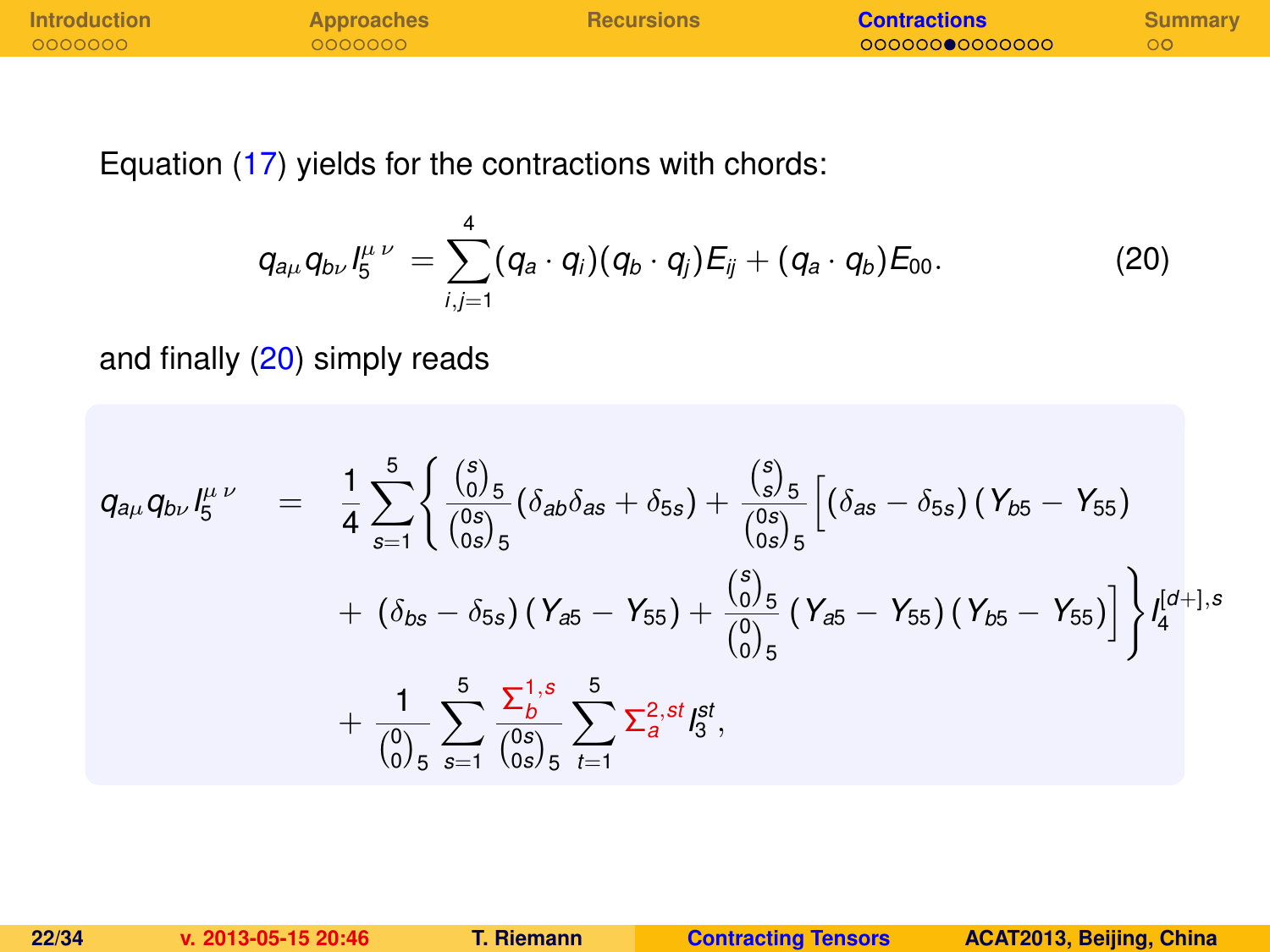| <b>Introduction</b> | <b>Approaches</b> | <b>Recursions</b> | <b>Contractions</b> | Summary |
|---------------------|-------------------|-------------------|---------------------|---------|
| 0000000             | 0000000           |                   | 00000000000000      | ററ      |
|                     |                   |                   |                     |         |

with

$$
\Sigma_{a}^{2,st} \equiv \sum_{i=1}^{4} (q_{a} \cdot q_{i}) \begin{pmatrix} 0st \\ 0si \end{pmatrix}_{5}
$$
  
=  $\frac{1}{2} (1 - \delta_{st}) \left\{ \begin{pmatrix} ts \\ 0s \end{pmatrix}_{5} (Y_{a5} - Y_{55}) + \begin{pmatrix} 0s \\ 0s \end{pmatrix}_{5} (\delta_{at} - \delta_{5t}) - \begin{pmatrix} 0s \\ 0t \end{pmatrix}_{5} (\delta_{as} - \delta_{5s}) \right\}$ 

This has been extended also to higher ranks.

We need at most double sums, e.g.:

$$
\Sigma_{ab}^{2,s} \equiv \sum_{i,j=1}^{4} (q_a \cdot q_i)(q_b \cdot q_j) \begin{pmatrix} si \\ sj \end{pmatrix}_5
$$
  

$$
= \frac{1}{2} (q_a \cdot q_b) \begin{pmatrix} s \\ s \end{pmatrix}_5 - \frac{1}{4} (g_a \cdot \delta_{ab} \delta_{as} + \delta_{5s}), \qquad (21)
$$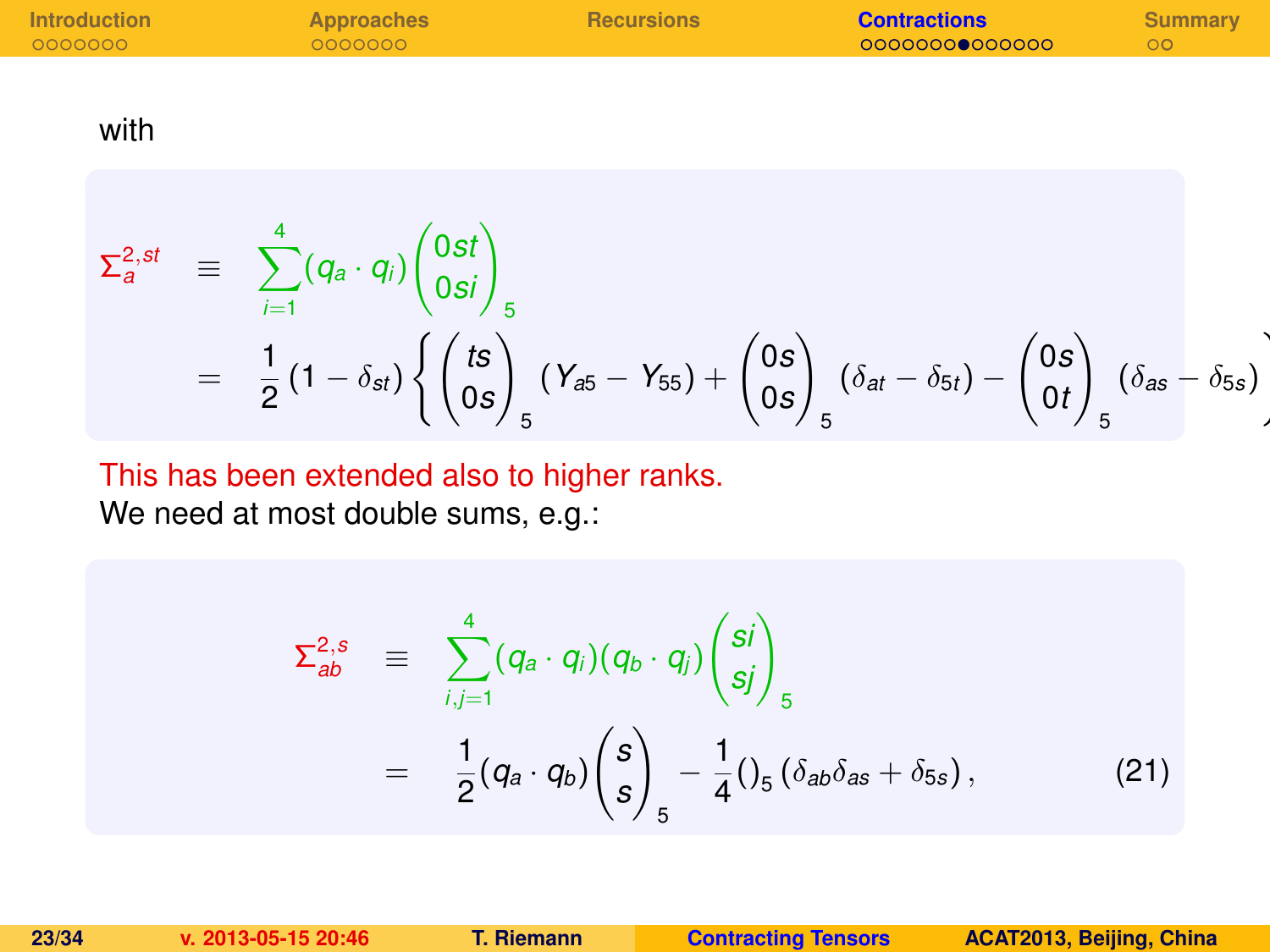| <b>Introduction</b> | <b>Approaches</b> | <b>Recursions</b> | <b>Contractions</b> | Summary |
|---------------------|-------------------|-------------------|---------------------|---------|
| 0000000             | 0000000           |                   | 00000000000000      |         |
|                     |                   |                   |                     |         |

The sums over signed minors, weighted with scalar products of chords are given in J. Fleischer, T.R., PLB 2011 [\[10\]](#page-31-2).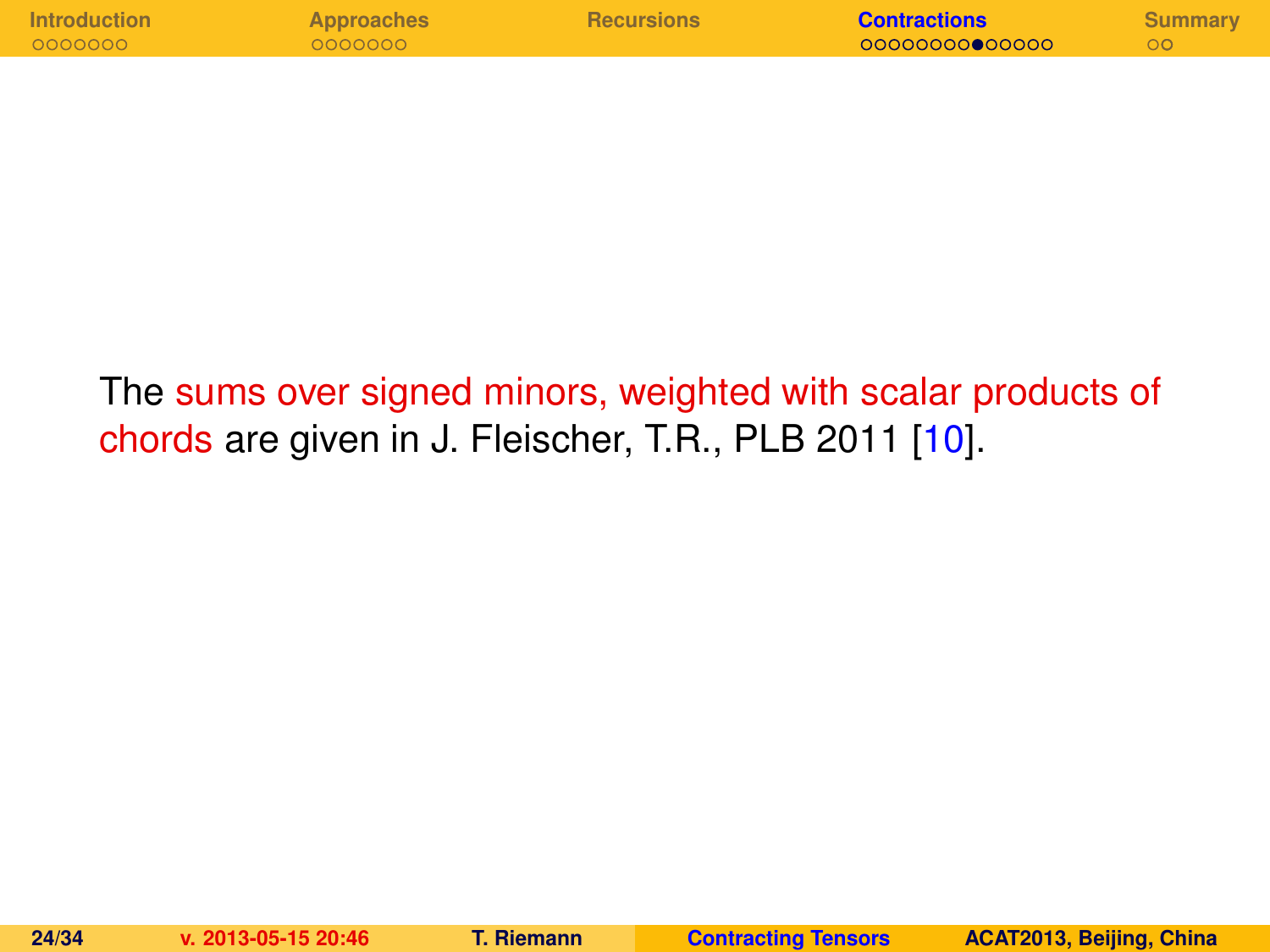| <b>Introduction</b> | <b>Approaches</b> | <b>Recursions</b> | <b>Contractions</b> | Summary |
|---------------------|-------------------|-------------------|---------------------|---------|
| 0000000             | 0000000           |                   | 00000000000000      |         |
|                     |                   |                   |                     |         |

**Contractions for the 5-point functions with rank**  $R = 4$ 

$$
I_5^{\mu\nu\lambda\rho} = I_5^{\mu\nu\lambda} \cdot Q_0^{\rho} - \sum_{s=1}^5 I_4^{\mu\nu\lambda,s} \cdot Q_s^{\rho}.
$$
 (22)

Contracted with chords (differences of external momenta):

$$
q_a^{\mu} q_b^{\nu} q_c^{\lambda} q_d^{\rho} l_5^{\mu\nu\lambda\rho} = q_a^{\mu} q_b^{\nu} q_c^{\lambda} q_d^{\rho} l_5^{\mu\nu\lambda} Q_0^{\rho} - C_{5,abcd}
$$
\n(23)

Here:

$$
Q_{\sigma}^{\mu} = \sum_{i=1}^{5} q_{i}^{\mu} \frac{{\binom{\sigma}{i}}_{5}}{\binom{\sigma}{5}}, \quad \sigma = 0 \cdots 5
$$
 (24)

The first term  $q_a^\mu q_b^\nu q_c^\lambda \; l_5^{\mu\nu\lambda}$  is known, the second term has to be determined:

$$
C_{5,abcd} = -\sum_{s=1}^{5} q_{a\mu} q_{b\nu} q_{c\lambda} l_4^{\mu\nu\lambda,s} \frac{1}{2} (\delta_{ds} - \delta_{5s}), \qquad (25)
$$

becomes: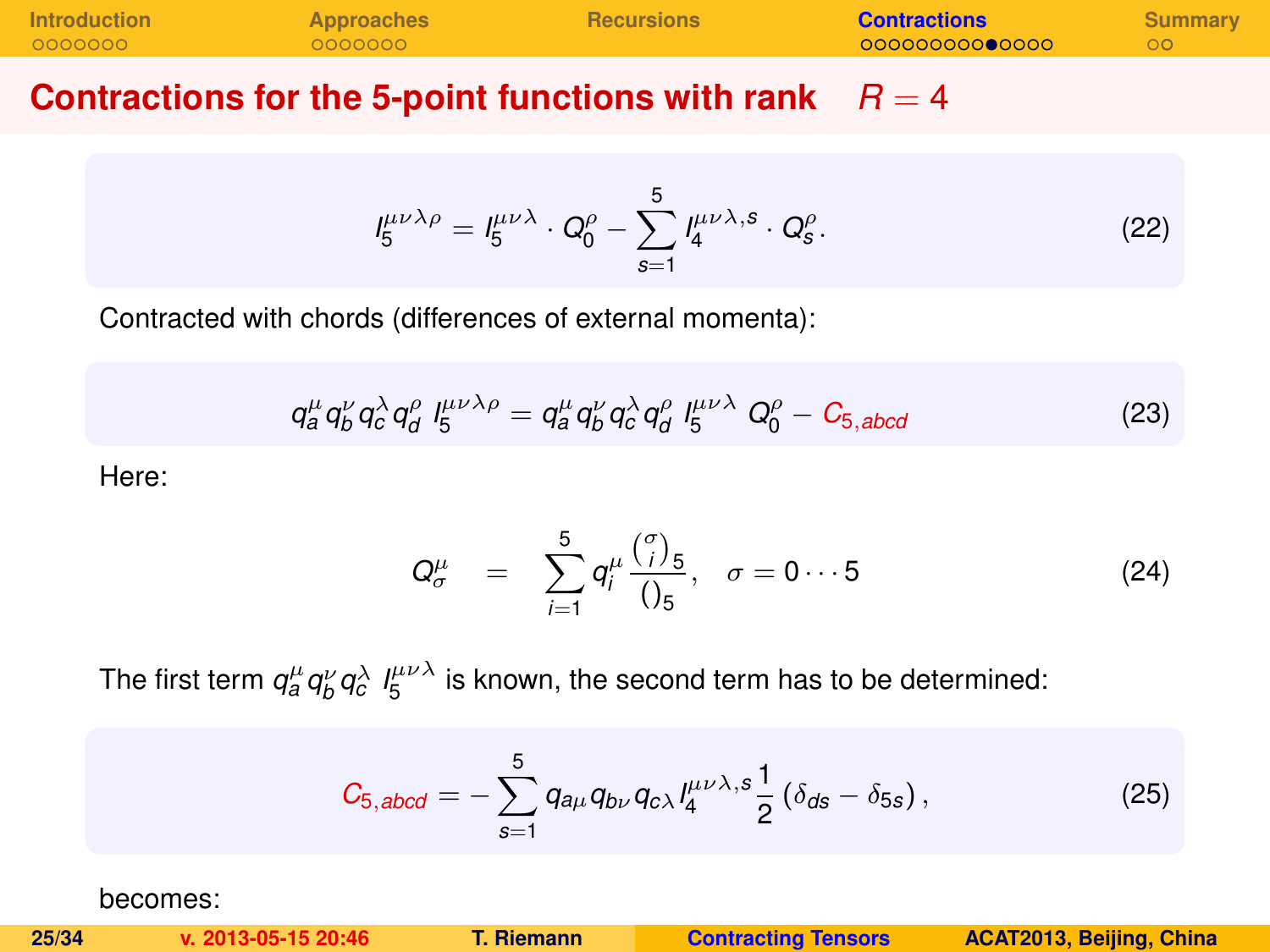$$
C_{5,abcd} = \frac{1}{16} \left\{ G^5 + \delta_{ab}\delta_{ac}\delta_{ad}G^d - f_1^{abbc} - f_1^{5abd} - f_1^{5abd} - f_1^{5bcd} + f_1^{abcd} - J_3^{45} - J_3^{45} - J_3^{45} - J_3^{45}
$$
  
+ 
$$
H_1^{5ab} + H_1^{5ac} + H_1^{5bc} + H_1^{5da} + H_1^{5db} + H_1^{5dc} + \delta_{bc}\delta_{bd} (J_3^{ad} - J_3^{5d}) + \delta_{ac}\delta_{ad} (J_3^{bd} - J_3^{5d}) \right\}
$$
  
+ 
$$
\delta_{ab}\delta_{ad} (J_3^{cd} - J_3^{5d}) + \delta_{ab}\delta_{ac} (J_3^{dc} - J_3^{5c}) + \delta_{ab}\delta_{cd}J_3^{db} + \delta_{ad}\delta_{bc}J_3^{dc} + \delta_{ac}\delta_{bd}J_3^{dc}
$$
  
+ 
$$
\delta_{ab} (J_3^{5b} - H_{0^{5c}} - H_{0^{5c}} + H_{0^{6c}}) + \delta_{ac} (J_3^{5c} - H_{0^{5c}} + H_{0^{6d}}) + \delta_{ac} (J_3^{5c} - H_{0^{6d}} + H_{0^{6d}})
$$
  
+ 
$$
\delta_{bd} (J_3^{d5} - H_{0^{6d}} - H_{0^{6c}} + H_{0^{6d}}) + \delta_{bc} (J_3^{d5} - H_{0^{6d}} - H_{0^{6d}} + H_{0^{6d}})
$$
  
+ 
$$
\delta_{ab}\delta_{ad}J_4^{d} Y_c + \delta_{ac}\delta_{ad}J_4^{d} Y_b + \delta_{bc}\delta_{bd}J_4^{d} Y_a + \delta_{ab} (H_{0^{6d}} - H_{0^{6d}}) Y_c + \delta_{ac} (H_{0^{6d}} - H_{0^{6d}}) Y_a
$$
  
+ 
$$
\delta_{bd} (H_{0^{6a}} - H_{0^{6a}}) Y_c + \delta_{ad} (H_{0^{6a}} - H_{0^{6a}}) Y_c + \delta_{bc} (H_{0^{6a}} - H_{0^{6a}}) Y_a + \delta_{bd} (H_{0^{6a}} - H_{0^{6a}}) Y_a
$$
  
+ 
$$
\delta_{bd}
$$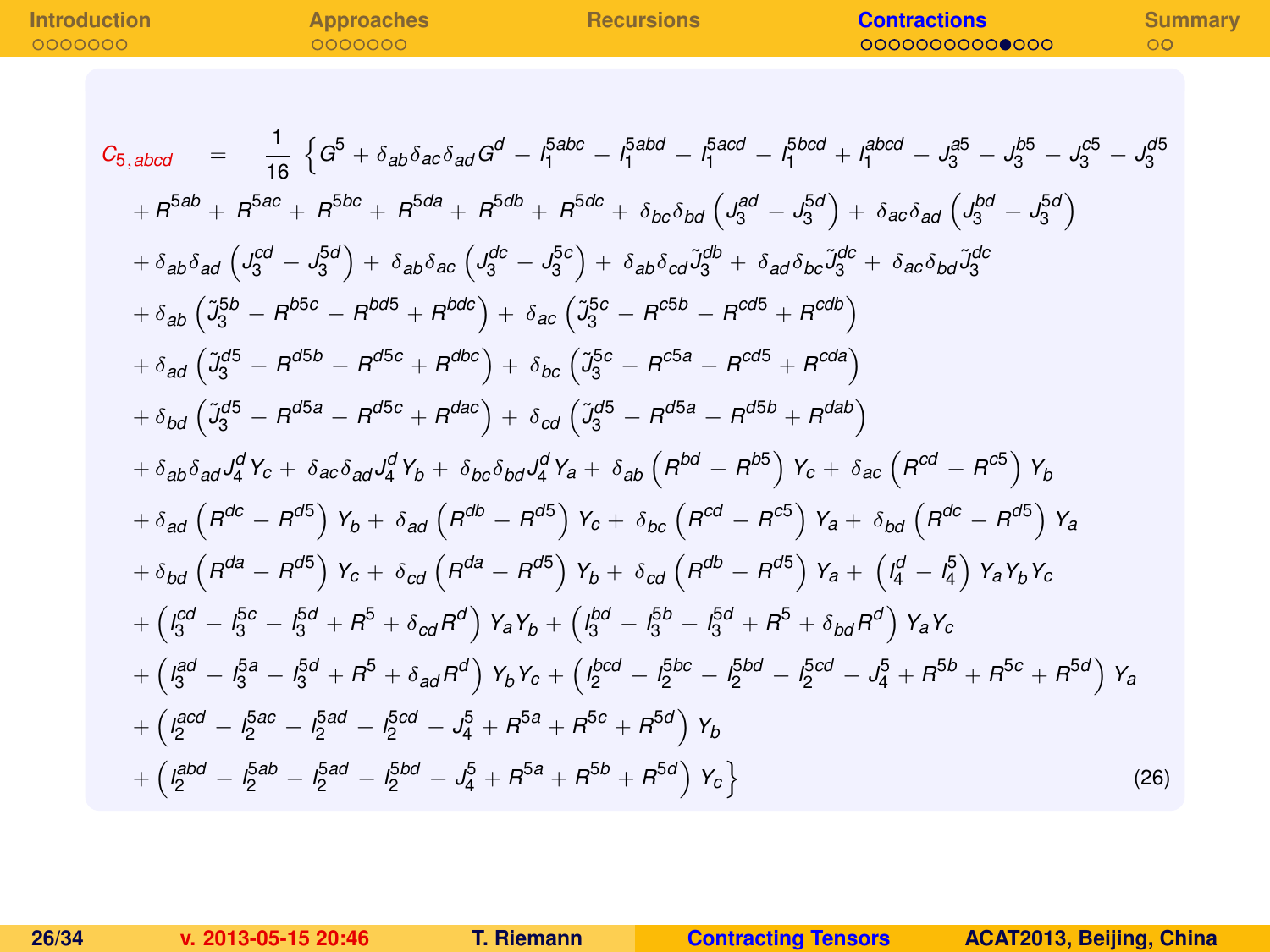| <b>Introduction</b> | Approaches | <b>Recursions</b> | <b>Contractions</b> | Summary |
|---------------------|------------|-------------------|---------------------|---------|
| 0000000             | 0000000    |                   | 00000000000000      | OC      |
|                     |            |                   |                     |         |

where we have introduced:

$$
J_3^{st} = \frac{1}{\binom{st}{st}} \left\{ -\binom{s}{s} \frac{I_1^{[d+1, st]} + \binom{ts}{0s} \frac{I_1^{[d+1, st]} - \sum_{u=1}^5 \binom{ts}{us} \frac{I_1^{[d+1, st]}}{I_2^{[d+1, st]}} \right\},
$$
(27)

$$
\tilde{J}_3^{st} \equiv \frac{1}{\binom{st}{st}_{5}} \left\{ \binom{S}{t}_{5} t_3^{[d+],st} + \binom{st}{0t}_{5} R^{ts} - \sum_{u=1}^{5} \binom{st}{ut}_{5} R^{tsu} \right\},\tag{28}
$$

$$
G^{s} \equiv \frac{1}{\binom{s}{s}_{5}} \left\{ -2 \left( \right)_{5} R^{[d+],s} + \binom{s}{0}_{5} J_{4}^{s} - \sum_{t=1}^{5} \binom{s}{t}_{5} J_{3}^{ts} \right\}.
$$
 (29)

*J s* 4 and *R*[*d*+],*<sup>s</sup>* are given in Eqs. (2.24) and (2.44) of of [\[19\]](#page-32-3) respectively. We assume throughout that  $q_5 = 0$ , where  $q_1, \ldots, q_5$  are chords – differences of external momenta.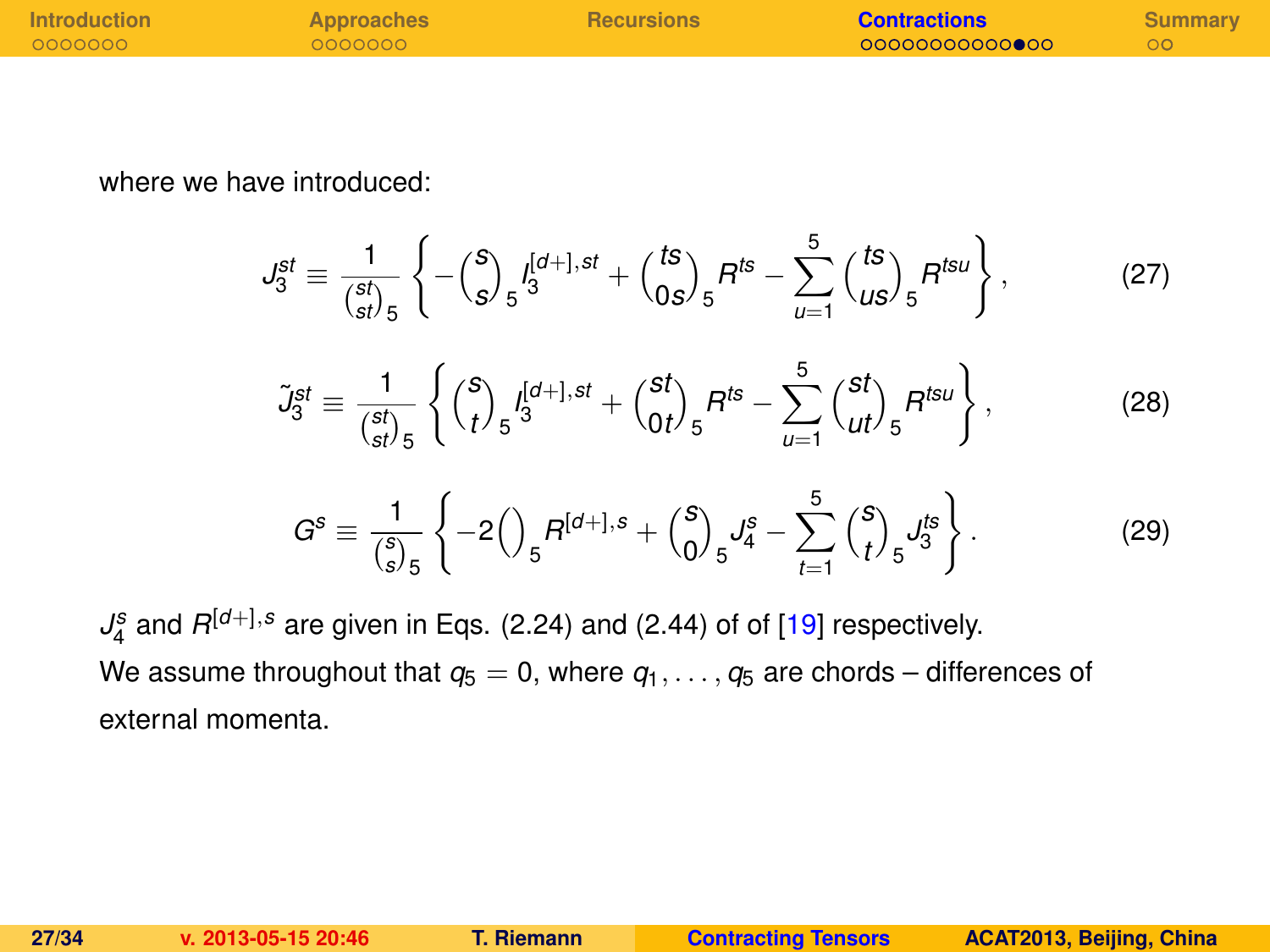| <b>Introduction</b> | <b>Approaches</b> | <b>Recursions</b> | <b>Contractions</b> | Summary |
|---------------------|-------------------|-------------------|---------------------|---------|
| 0000000             | 0000000           |                   | 00000000000000      |         |
|                     |                   |                   |                     |         |

Further abbreviations (see (2.24, 2.49, 2.9, 2.17, 2.34, 2.41) of [\[19\]](#page-32-3)) :

$$
J_4^s = \frac{1}{\binom{s}{s}_5} \left\{ -0.5 \int_4^{[d+],s} + \binom{s}{0}_5 R^s - \sum_{t=1}^5 \binom{s}{t}_5 R^{st} \right\}
$$
\n
$$
= \frac{-1}{\binom{0s}{0s}_5} \left\{ 0.5 (d-2)(d-1) \int_4^{[d+]^2,s} - \binom{0}{0}_5 \int_5^{[d+],s} + \sum_{t=1}^5 \binom{t}{0}_5 (d-2) \int_5^{[d+],st} + \sum_{t=1}^5 \binom{0s}{0t}_5 R^{st} \right\}
$$
\n
$$
(30)
$$

0

$$
R^{[d+],s} = \frac{1}{\binom{s}{s}_5} \left[ \binom{s}{0}_5 t_4^{[d+],s} - \sum_{t=1}^5 \binom{s}{t}_5 t_3^{[d+],st} \right] = \frac{1}{\binom{0s}{0}s}_5 \left[ \binom{s}{0}_5 (d-1) t_4^{[d+]^2,s} - \sum_{t=1}^5 \binom{0s}{0t}_5 t_3^{[d+],st} \right]
$$
\n(31)

0

$$
(\mathsf{a})
$$

0*t*

$$
R^{S} \equiv \frac{1}{\binom{s}{s}_{5}} \left[ \binom{s}{0}_{5} l_{4}^{S} - \sum_{t=1}^{5} \binom{s}{t}_{5} l_{3}^{st} \right] = \frac{1}{\binom{0s}{0s}_{5}} \left[ \binom{s}{0}_{5} l_{4}^{[d+],s} - \sum_{t=1}^{5} \binom{0s}{0t}_{5} l_{3}^{st} \right].
$$
 (32)

$$
R^{st} \equiv \frac{1}{\begin{pmatrix} st \\ st \end{pmatrix}_5} \begin{bmatrix} \begin{pmatrix} st \\ 0 \end{pmatrix}_t \end{bmatrix}_5^{gt} - \sum_{u=1}^5 \begin{pmatrix} st \\ ut \end{pmatrix}_5 t^{gt} \end{bmatrix} = \frac{1}{\begin{pmatrix} 0st \\ 0st \end{pmatrix}_5} \begin{bmatrix} \begin{pmatrix} st \\ 0 \end{pmatrix}_5 (d-2) t_3^{[dt+]} \cdot st - \sum_{u=1}^5 \begin{pmatrix} 0st \\ 0ut \end{pmatrix}_5 t^{gt} \end{bmatrix}.
$$
 (33)

$$
Rfsu = \frac{1}{\left(\frac{stu}{stu}\right)_5} \left[ \left(\frac{tsu}{0su}\right)_5 t_2^{stu} - \sum_{v=1}^5 \left(\frac{tsu}{vsu}\right)_5 t_1^{stuv} \right]
$$
  
= 
$$
\frac{1}{\left(\frac{tsu}{0su}\right)_5} \left[ \left(\frac{tsu}{0su}\right)_5 t_2^{stu} - \sum_{v=1}^5 \left(\frac{0}{vsu}\right)_5 t_1^{stuv} \right].
$$
 (34)

$$
= \frac{1}{\binom{0stu}{0stu}_5} \left[ \binom{tsu}{0su}_5 (d-1) l_2^{[d+1], stu} - \sum_{v=1}^3 \binom{0tsu}{0vsu}_5 l_1^{stuv} \right].
$$
 (34)

 $Y_a$  =  $Y_{a5} - Y_{55}$ ,  $Y_{ab} = -(q_a - q_b)^2 + m_a^2 + m_b^2$ (35)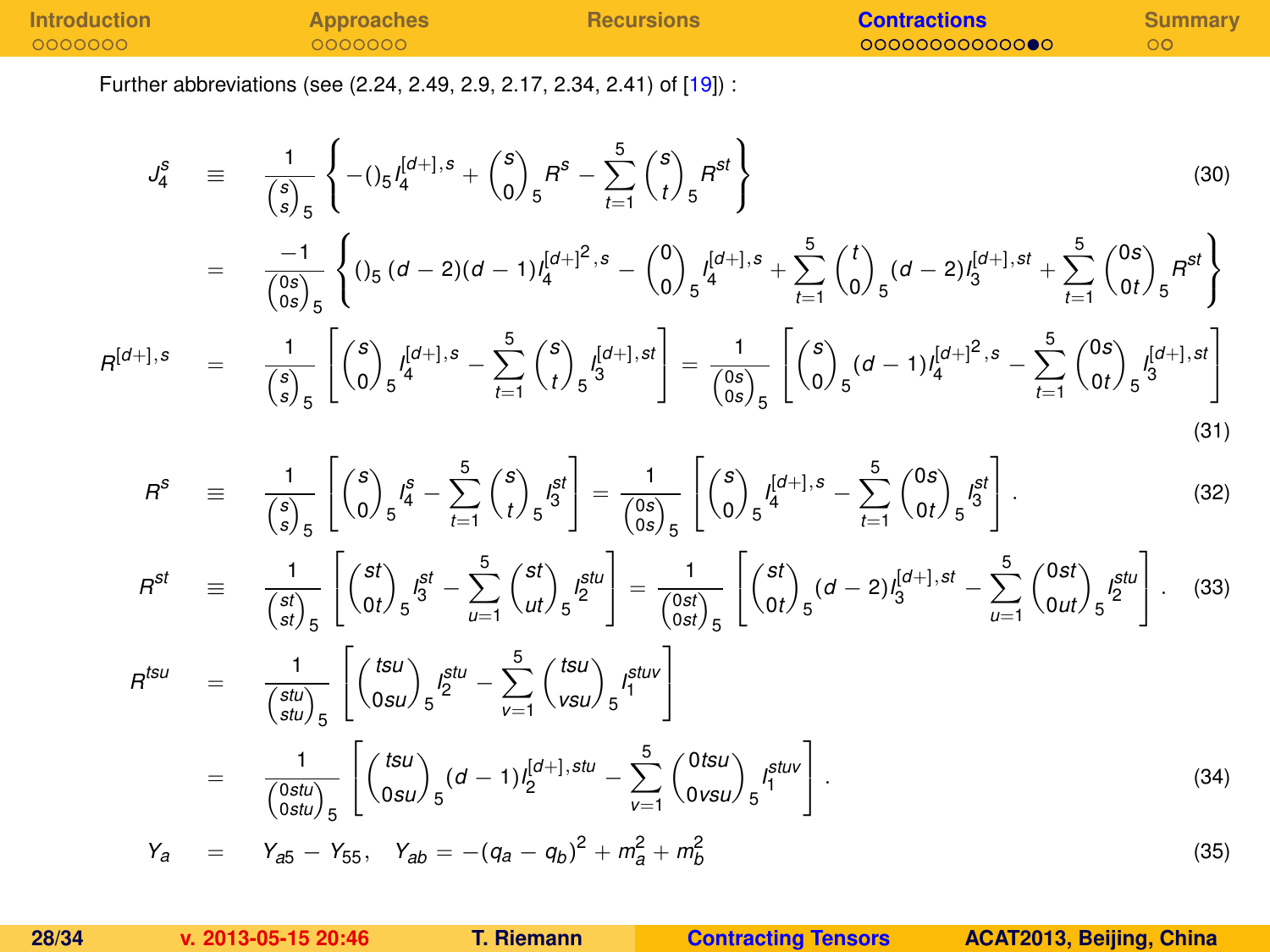| <b>Introduction</b> | <b>Approaches</b> | <b>Recursions</b> | <b>Contractions</b> | Summary |
|---------------------|-------------------|-------------------|---------------------|---------|
| 0000000             | 0000000           |                   | 0000000000000       |         |
|                     |                   |                   |                     |         |

### **Some numerics for 5-point function with rank** *R* = 4

#### **We compare with LoopTools/FF/OneLOop**

| the kinematics:<br>$p1s = 1.1163688400000000E-002$<br>$p4s = 2.610999999999998E-007$<br>$s12 = -0.70858278190000001$<br>$s45 = -0.61023937949999996$<br>$mls = 1.1163688361676107E-002$<br>$m4s = 2.6112003932088364E-007$ | $p2s = 2.610999999999998E-007$<br>$p5s = 1.1163688400000000E-002$<br>$s23 = -1.5343299000000002E-003$<br>$s15 = 0.92668942420000000$<br>$m2s = 0.0000000000000000$<br>$m5s = 0.0000000000000000$ | $p3s = 0.0000000000000000$<br>$s34 = -0.12851860429999998$<br>$m3s = 2.6112003932088364E-001$ |
|----------------------------------------------------------------------------------------------------------------------------------------------------------------------------------------------------------------------------|--------------------------------------------------------------------------------------------------------------------------------------------------------------------------------------------------|-----------------------------------------------------------------------------------------------|
| $OneLoop-3.3.1$                                                                                                                                                                                                            | for the evaluation of 1-loop scalar $1-$ , $2-$ , $3-$ and 4-point functions<br>van Hameren arXiv:1007.4716 and van Hameren, Papadopoulos, Pittau arXiv:0903.4665                                |                                                                                               |
| LoopTools                                                                                                                                                                                                                  | the R=4 contractions, $a, b, c, d=3, 3, 3, 3$ ( -48094.1074 54542318<br>$(-48094.107465$                                                                                                         | $, -47802.087465035322)$<br>$, -47802.0874605$                                                |
| LoopTools                                                                                                                                                                                                                  | the R=4 contractions, $a, b, c, d=3, 3, 3, 4$ ( $-18463.1204$ 24842149<br>$(-18463, 1204$ 31                                                                                                     | $, -23446.4704$ 12257226)<br>$-23446.470409$ )                                                |
| LoopTools                                                                                                                                                                                                                  |                                                                                                                                                                                                  | 0.0000000000000000<br>0.0000000000000000<br>$\overline{ }$                                    |

compared to: LoopTools/FF, Hahn, arXiv:hep-ph/9807565 and van Oldenborgh, CPC66(1991)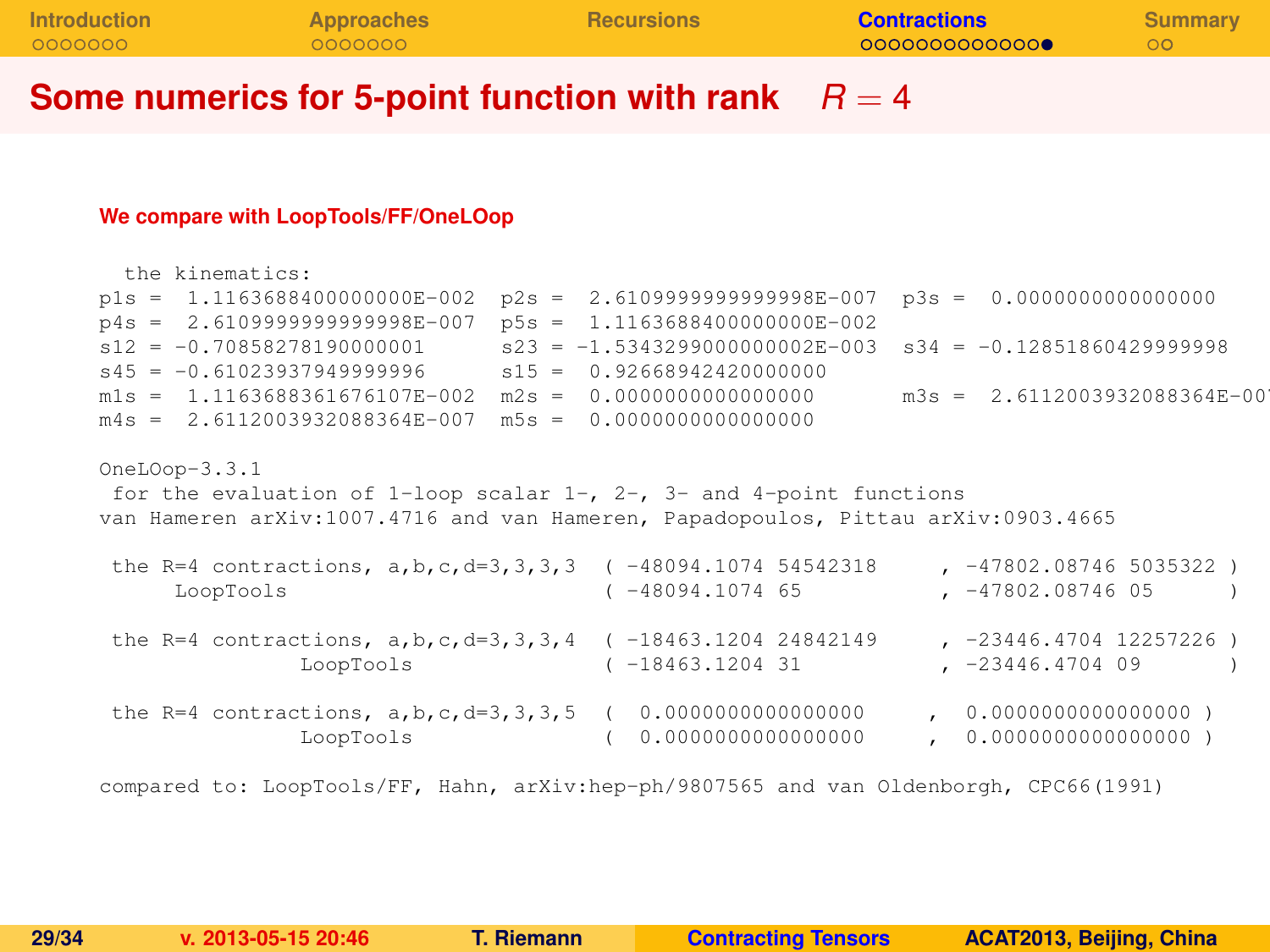| <b>Introduction</b> | Approaches | <b>Recursions</b> | <b>Contractions</b> | <b>Summary</b> |
|---------------------|------------|-------------------|---------------------|----------------|
| 0000000             | 0000000    |                   | 00000000000000      | $\bullet$      |
| <b>Summary</b>      |            |                   |                     |                |

- Explicit Analytical, recursive treatment of **heptagon, hexagon and pentagon tensor integrals** of rank *R* in terms of pentagons and boxes of rank  $R-1$
- Systematic derivation of expressions which are explicitely free of inverse Gram determinants  $()_5$  until pentagons of rank  $R-5$
- Numerical tensor reduction package PJFry for C, C++, Mathematica, Fortran
- <span id="page-29-0"></span>• Numerical packages for contracted tensor integrals OLEC and CONTRACTIONS for C++ and Fortran under development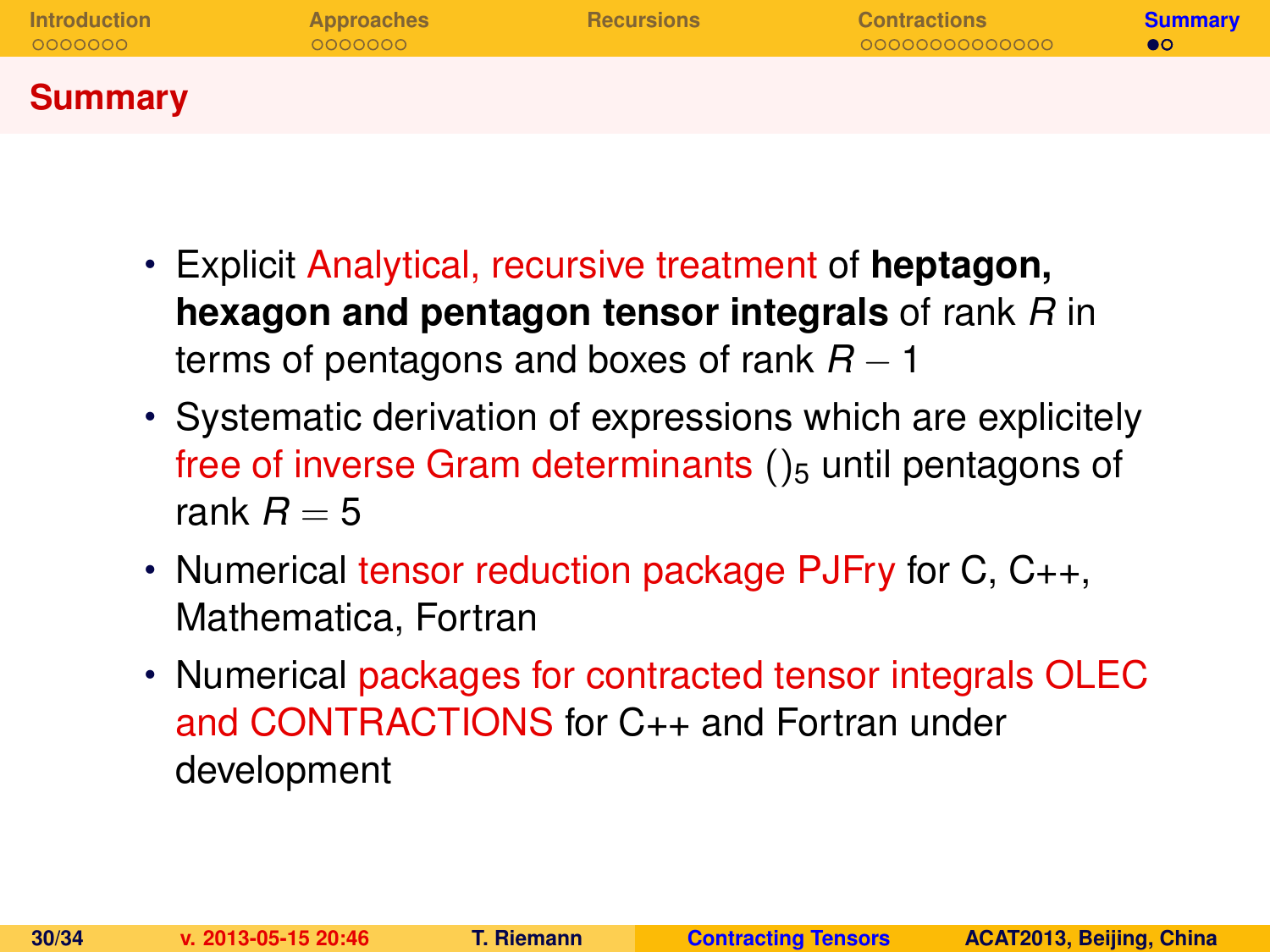| <b>Introduction</b><br>0000000 | Approaches<br>0000000 | <b>Recursions</b> | <b>Contractions</b><br>00000000000000 | <b>Summary</b> |
|--------------------------------|-----------------------|-------------------|---------------------------------------|----------------|
| References I                   |                       |                   |                                       |                |

<span id="page-30-0"></span>

G. Passarino, M. Veltman, One loop corrections for  $e^+e^-$  annihilation into  $\mu^+\mu^-$  in the Weinberg model, Nucl. Phys. B160 (1979) 151. [doi:10.1016/0550-3213\(79\)90234-7](http://dx.doi.org/10.1016/0550-3213(79)90234-7).

<span id="page-30-1"></span>

T. Hahn, M. Perez-Victoria, Automatized one loop calculations in four-dimensions and D-dimensions, Comput. Phys. Commun. 118 (1999) 153–165. [arXiv:hep-ph/9807565](http://arxiv.org/abs/hep-ph/9807565), [doi:10.1016/S0010-4655\(98\)00173-8](http://dx.doi.org/10.1016/S0010-4655(98)00173-8).

<span id="page-30-2"></span>

G. J. van Oldenborgh, FF: A Package to evaluate one loop Feynman diagrams, Comput. Phys. Commun. 66 (1991) 1–15, [doi:10.1016/0010-4655\(91\)90002-3,](http://dx.doi.org/10.1016/0010-4655(91)90002-3) scanned version at [http://ccdb3fs.kek.jp/cgi-bin/img](http://ccdb3fs.kek.jp/cgi-bin/img_index?9004168) index?9004168. [doi:10.1016/0010-4655\(91\)90002-3](http://dx.doi.org/10.1016/0010-4655(91)90002-3).

<span id="page-30-3"></span>

T. Binoth, J. P. Guillet, G. Heinrich, E. Pilon, T. Reiter, Golem95: a numerical program to calculate one-loop tensor integrals with up to six external legs, Comput. Phys. Commun. 180 (2009) 2317–2330. [arXiv:0810.0992](http://arxiv.org/abs/0810.0992), [doi:10.1016/j.cpc.2009.06.024](http://dx.doi.org/10.1016/j.cpc.2009.06.024).

<span id="page-30-4"></span>

V. Yundin, Massive loop corrections for collider physics, PhD thesis, Humboldt-Universitat zu Berlin, 2012, ¨ see <http://edoc.hu-berlin.de/docviews/abstract.php?id=39163> and [urn:nbn:de:kobv:11-100199626.](urn:nbn:de:kobv:11-100199626)

<span id="page-30-5"></span>

J. Fleischer, T. Riemann, V. Yundin, PJFry: A C++ package for tensor reduction of one-loop Feynman integrals. In: [\[22\]](#page-33-1), preprint DESY 11-25 (2011), [http://www-library.desy.de/cgi-bin/showprep.pl?desy11-252.](http://www-library.desy.de/cgi-bin/showprep.pl?desy11-252)

<span id="page-30-6"></span>

G. 't Hooft, M. Veltman, Scalar One Loop Integrals, Nucl. Phys. B153 (1979) 365–401. [doi:10.1016/0550-3213\(79\)90605-9](http://dx.doi.org/10.1016/0550-3213(79)90605-9).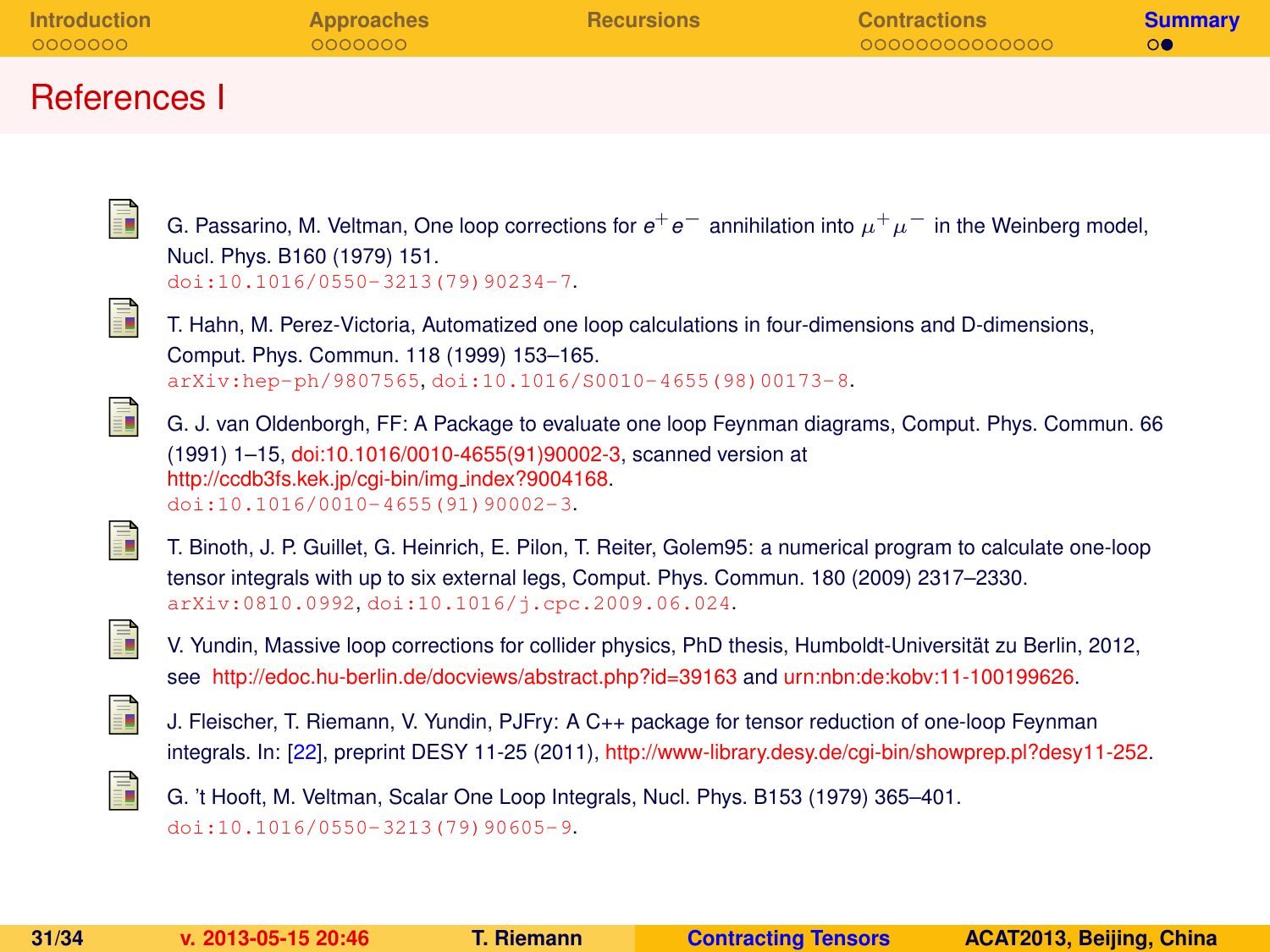<span id="page-31-2"></span><span id="page-31-1"></span><span id="page-31-0"></span>

| <b>Introduction</b><br>0000000 | <b>Approaches</b><br>0000000                                                                                                                                                                                                                               | <b>Recursions</b> | <b>Contractions</b><br>0000000000000 | <b>Summary</b><br>$\circ$ |  |
|--------------------------------|------------------------------------------------------------------------------------------------------------------------------------------------------------------------------------------------------------------------------------------------------------|-------------------|--------------------------------------|---------------------------|--|
| <b>References II</b>           |                                                                                                                                                                                                                                                            |                   |                                      |                           |  |
| F                              | R. K. Ellis, G. Zanderighi, Scalar one-loop integrals for QCD, JHEP 02 (2008) 002.<br>arXiv:arXiv:0712.1851.doi:10.1088/1126-6708/2008/02/002.                                                                                                             |                   |                                      |                           |  |
| H                              | A. van Hameren, Oneloop: For the evaluation of one-loop scalar functions, Comput. Phys. Commun. 182<br>(2011) 2427-2438.<br>arXiv: arXiv: 1007.4716.doi: 10.1016/j.cpc.2011.06.011.                                                                        |                   |                                      |                           |  |
| E                              | J. Fleischer, T. Riemann, Calculating contracted tensor Feynman integrals, Phys. Lett. B701 (2011) 646–653.                                                                                                                                                |                   |                                      |                           |  |
| F                              | arXiv:arXiv:1104.4067.doi:10.1016/j.physletb.2011.06.033.<br>J. Fleischer, J. Gluza, M. Gluza, and T. Riemann, OLEC project; C++ and Mathematica packages OLEC<br>v.0.9 available at Silesian Univ., Katowice, webpage http://prac.us.edu.pl/ gluza/olec/. |                   |                                      |                           |  |
| F                              | A. Almasy, Mathematica and Fortran packages for contracted 1-loop tensor reduction, to be published.                                                                                                                                                       |                   |                                      |                           |  |
| F                              | J. Fleischer, T. Riemann, A solution for tensor reduction of one-loop n-point functions with $n > 6$ . Physics<br>Letters B 707 (2012) 375 - 380.<br>arXiv: arXiv: 1111.5821, doi: 10.1016/j.physletb.2011.12.060.                                         |                   |                                      |                           |  |
| H                              | URLhttp://www.sciencedirect.com/science/article/pii/S0370269311015280<br>D. B. Melrose, Reduction of Feynman diagrams, Nuovo Cim. 40 (1965) 181-213.                                                                                                       |                   |                                      |                           |  |
| F                              | doi:10.1007/BF028329.                                                                                                                                                                                                                                      |                   |                                      |                           |  |
|                                | A. I. Davydychev, A simple formula for reducing Feynman diagrams to scalar integrals, Phys. Lett. B263<br>(1991) 107-111, doi:10.1016/0370-2693(91)91715-8.                                                                                                |                   |                                      |                           |  |

<span id="page-31-7"></span><span id="page-31-6"></span><span id="page-31-5"></span><span id="page-31-4"></span><span id="page-31-3"></span>[doi:10.1016/0370-2693\(91\)91715-8](http://dx.doi.org/10.1016/0370-2693(91)91715-8).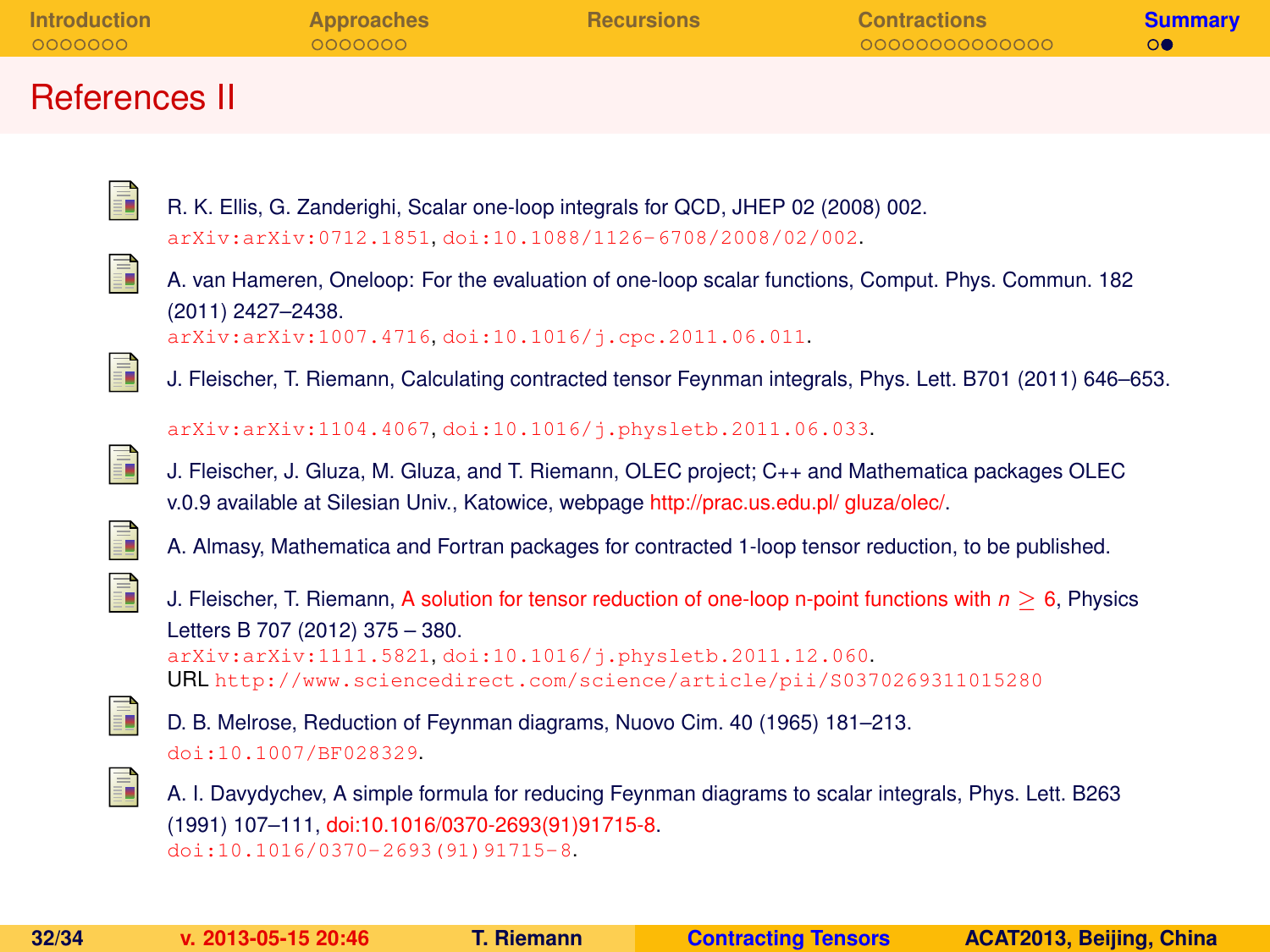<span id="page-32-0"></span>

| <b>Introduction</b><br>0000000 | <b>Approaches</b><br>0000000                                                                                                                                                                                    | <b>Recursions</b> | <b>Contractions</b><br>0000000000000 | <b>Summary</b><br>$\circ$ |  |
|--------------------------------|-----------------------------------------------------------------------------------------------------------------------------------------------------------------------------------------------------------------|-------------------|--------------------------------------|---------------------------|--|
| <b>References III</b>          |                                                                                                                                                                                                                 |                   |                                      |                           |  |
|                                |                                                                                                                                                                                                                 |                   |                                      |                           |  |
|                                | Z. Bern, L. J. Dixon, D. A. Kosower, Dimensionally Regulated One-Loop Integrals, Phys. Lett. B302 (1993)<br>299-308 [Erratum-ibid. B 318 (1993) 649].<br>arXiv:hep-ph/9212308.doi:10.1016/0370-2693(93)90400-C. |                   |                                      |                           |  |
| F                              | O. Tarasov, Connection between Feynman integrals having different values of the space-time dimension,<br>Phys.Rev. D54 (1996) 6479-6490.<br>arXiv:hep-th/9606018.doi:10.1103/PhysRevD.54.6479.                  |                   |                                      |                           |  |
| F                              | J. Fleischer, F. Jegerlehner, O. Tarasov, Algebraic reduction of one-loop Feynman graph amplitudes, Nucl.<br>Phys. B566 (2000) 423-440.<br>arXiv:hep-ph/9907327,doi:10.1016/S0550-3213(99)00678-1.              |                   |                                      |                           |  |
| R                              | J. Fleischer, T. Riemann, Complete algebraic reduction of one-loop tensor Feynman integrals, Phys. Rev.<br>D83 (2011) 073004.                                                                                   |                   |                                      |                           |  |

<span id="page-32-3"></span><span id="page-32-2"></span><span id="page-32-1"></span>[arXiv:arXiv:1009.4436](http://arxiv.org/abs/arXiv:1009.4436), [doi:10.1103/PhysRevD.83.073004](http://dx.doi.org/10.1103/PhysRevD.83.073004).

<span id="page-32-4"></span>

T. Diakonidis, J. Fleischer, J. Gluza, K. Kajda, T. Riemann, J. Tausk, A complete reduction of one-loop tensor 5- and 6-point integrals, Phys. Rev. D80 (2009) 036003. [arXiv:arXiv:0812.2134](http://arxiv.org/abs/arXiv:0812.2134), [doi:10.1103/PhysRevD.80.036003](http://dx.doi.org/10.1103/PhysRevD.80.036003).

<span id="page-32-5"></span>

T. Diakonidis, J. Fleischer, T. Riemann, J. B. Tausk, A recursive reduction of tensor Feynman integrals, Phys. Lett. B683 (2010) 69–74. [arXiv:arXiv:0907.2115](http://arxiv.org/abs/arXiv:0907.2115), [doi:10.1016/j.physletb.2009.11.049](http://dx.doi.org/10.1016/j.physletb.2009.11.049).